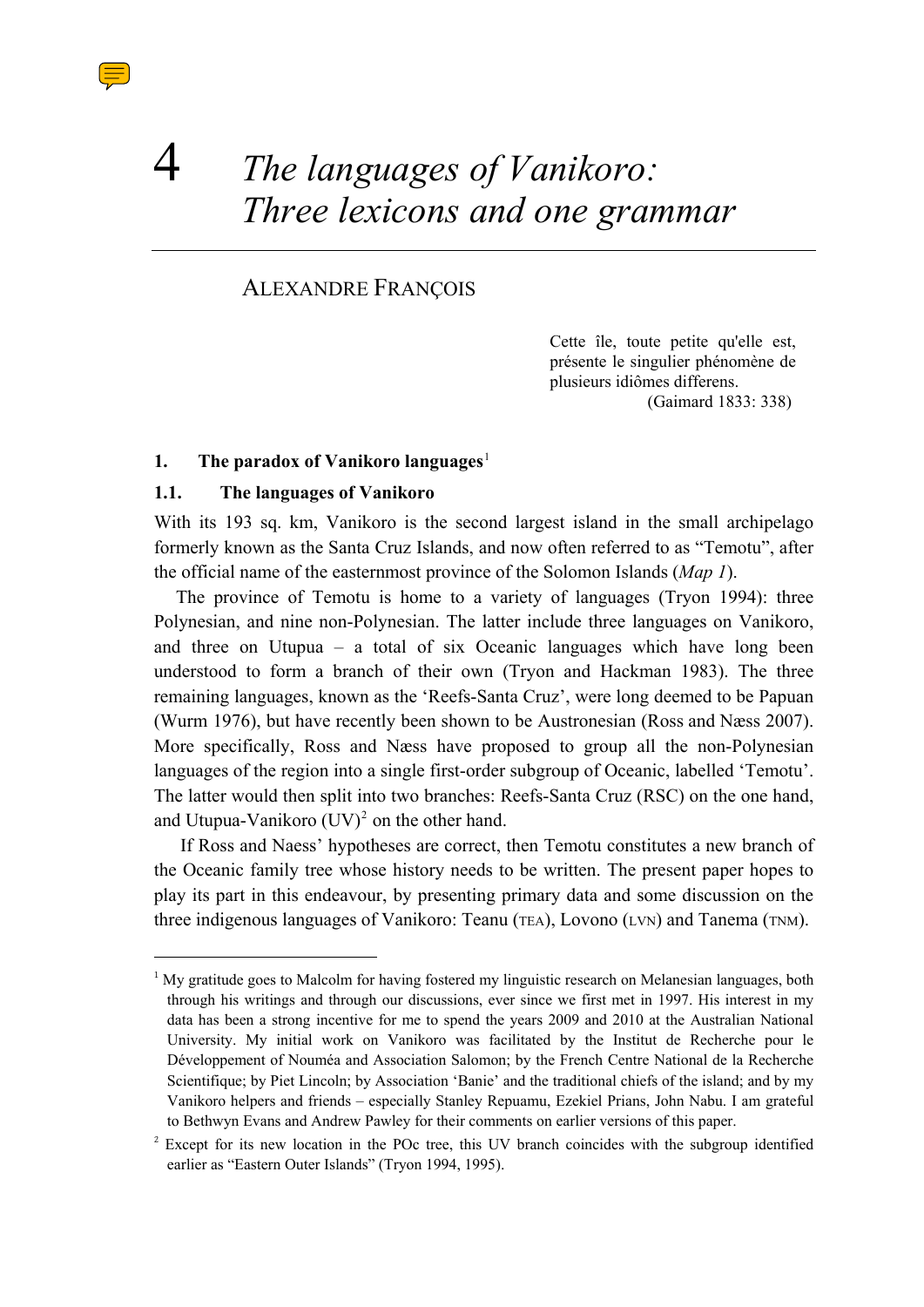

**Map 1**: Location of Vanikoro in the Pacific

Published information on Vanikoro languages is still limited, but certainly not absent. In 1788, the island of Vanikoro was reached by the two frigates of the French navigator Jean-François de La Pérouse, and saw his fatal shipwreck – an event which was only understood a few decades later by the Irish navigator Peter Dillon (Dillon 1830). Another French officer, Dumont d'Urville, immediately organised an expedition in Dillon's wake. Among the abundant documentation produced by this second voyage (Dumont d'Urville 1830-1834), the French naturalist Gaimard (1833; 1834) compiled wordlists in the three languages of Vanikoro, a precious document on the linguistic situation of that time.<sup>[3](#page-1-0)</sup> Much more recently, other word lists have been compiled by Tryon and Hackman (1983), based on an extended version of the Swadesh basic vocabulary list. Darrell Tryon also wrote short grammatical accounts of Lovono (Tryon 1994:630-634), and of Teanu (Tryon 2002). Additionally, a short collection of Teanu texts was published in Tua and Lincoln (1979).<sup>[4](#page-1-1)</sup>

Almost two centuries after Dumont d'Urville's expedition, the French Ministère de la Marine, together with Association Salomon and Institut de Recherches pour le Développement, organised another expedition called *Vanikoro 2005*, to find out about the fate of La Pérouse's ships and sailors. I was given the opportunity to play my part there as a linguist, documenting place-names and oral traditions, with a special interest in the islanders' stories that still remember so vividly the 1788 wreckage (François 2008a). On this occasion, I was also able to follow in Gaimard's footsteps, and record what I could of the three languages. One thing I realised was the urgency of this task, with both Lovono and Tanema remembered by only a handful of speakers.

-

<span id="page-1-0"></span><sup>&</sup>lt;sup>3</sup> I am much indebted to Piet Lincoln for allowing me easy access to Gaimard's documents.

<span id="page-1-1"></span><sup>&</sup>lt;sup>4</sup> The two languages Teanu and Lovono have been given varying names over time. Teanu was called *Tanéanou* by Gaimard, and *Buma* by Tryon. Lovono was called *Vanikoro* by Gaimard, *Vanikolo* by Ivens (1918), *Vano* by Tryon. See §1.2 below for a discussion of my naming proposals.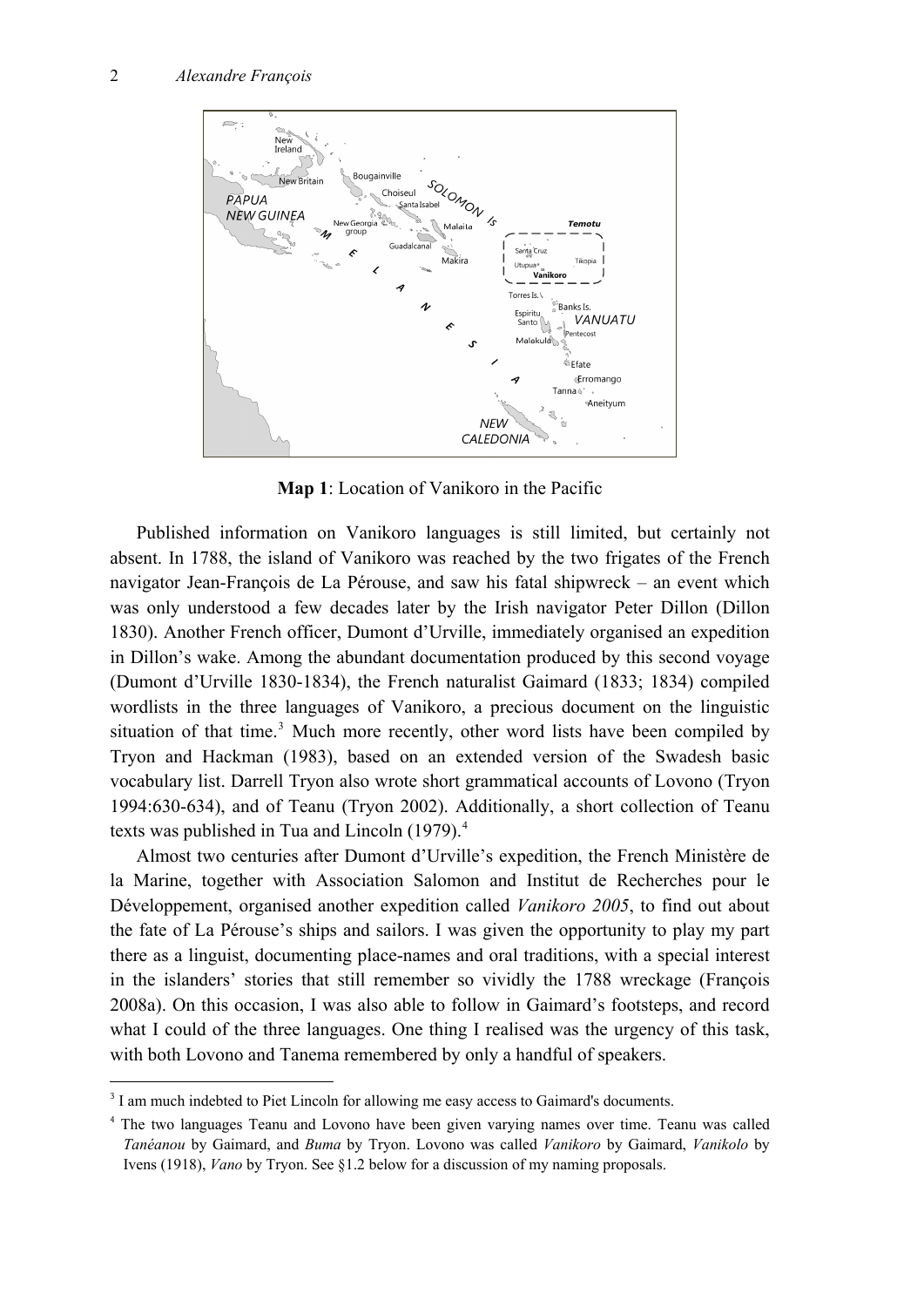# **1.2 A note on the history and geography of Vanikoro**

The population of Vanikoro can be described at two different levels of observation.

A contemporary look would probably suggest just a binary divide between two communities, one Melanesian and one Polynesian. The latter is a group of about 300 settlers originating from Tikopia, a small island located about 200 km eastwards. Although they have been colonising the southern shores of Vanikoro for more than three centuries (see Dillon 1830), they tend to interact very little with the native population – except for the occasional land dispute. As their social network is still anchored in their Polynesian homeland, they remain predominantly monolingual in Tikopian, the Polynesian Outlier language spoken on Tikopia (Firth 1985). Apart from a few loanwords here and there, this recent colonisation does not show any major linguistic consequence, and will not be discussed further.

With about 600 individuals descending from the earlier inhabitants of Vanikoro, the Melanesians live today in six coastal villages scattered around the island: Puma, Temuo, Paiu, Lale, Lovono, Lovoko. People from these villages communicate through coastal canoeing, and now form a homogeneous society. This modern unity reportedly results from the action of the Anglican missionaries who christianised the region at the end of the  $19<sup>th</sup>$  century. However, the first historical documents on Vanikoro (Dillon 1830, Dumont d'Urville 1830-1834), as well as the oral tradition of the islanders themselves, tell a different story: that of an island which used to be sharply divided into three distinct "tribes" or chiefdoms. Each of these tribes was attached to a specific territory which they defended fiercely from one another, and which is still clearly delimited in people's memories – see *Map 2*.



**Map 2**: The populations of Vanikoro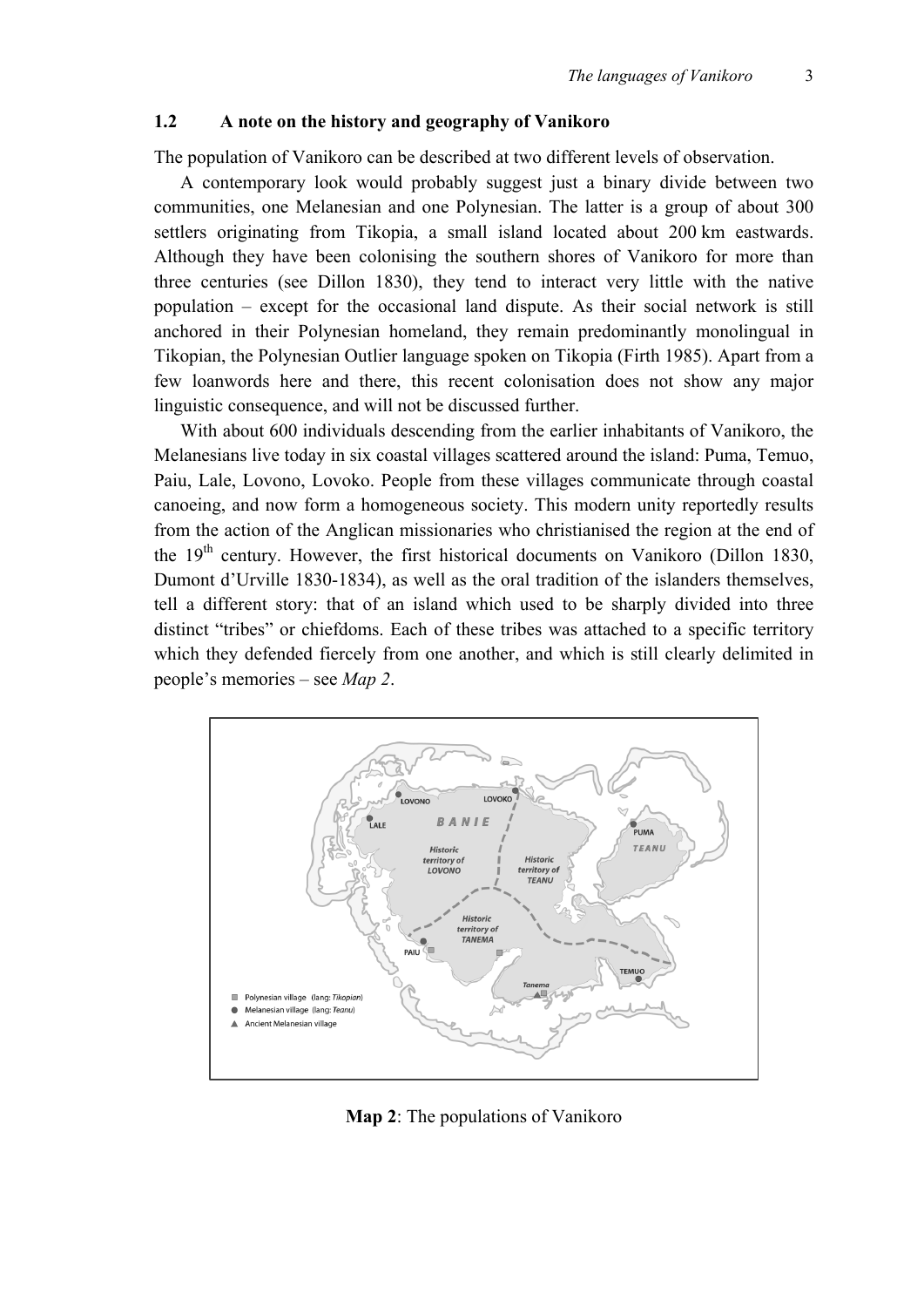#### 4 *Alexandre François*

Each tribe's name recalls a significant place of its own area:

- *Teanu* from the name of the northeast island of the Vanikoro group, where the village of  $Puma$  is also located<sup>[5](#page-3-0)</sup>
- *– Lovono* from the name of a village, also formerly known as *Vono* or *Vano*, [6](#page-3-1) northwest of the main island Banie
- *– Tanema* an ancient village, also known as *Tetawo*, on the southern coast (in what is now *de facto* Polynesian territory)

Each of these three tribes had its own language, which survived up until the  $20<sup>th</sup>$ century. Gaimard's (1833, 1834) wordlists cite "Tanéma" and "Vanikoro" (Lovono) on an equal footing with "Tanéanou" (Teanu). Ivens (1918:155), in his translations of the prayer "Our Father", illustrates Vanikoro with a language that can be identified as Lovono – which suggests it was still in a healthy state at the end of the  $19<sup>th</sup>$  century. But since the pacification of the island, intermarriage amongst the three earlier communities has increased, and they have merged into a single society. Probably due to its earlier demographic lead, Teanu was adopted as the whole island's daily language, very much at the expense of the two other vernaculars. In 2005, Lovono and Tanema were still remembered by only a handful of elder speakers – five for Lovono, four for Tanema. Because these last speakers are now dispersed across the various Teanu-speaking villages of Vanikoro, they do not form anything that would resemble a speech community. Clearly, the shift to Teanu is now complete: Lovono and Tanema are now two moribund languages, with only a few years left to live.

## **1.3 Three closely related languages**

-

#### **1.3.3 Three aberrant Oceanic languages**

For the linguist accustomed to other Oceanic-speaking areas, the three languages of Vanikoro can be disconcerting. This section will touch briefly upon the question of their genetic affiliation, before we examine the issue of their mutual relationship.

One conspicuous characteristic of Teanu, Lovono and Tanema is the degree to which they differ – both lexically and morphologically – from most other known Oceanic languages (François 2006), whether from the Solomons or from nearby Vanuatu. For example, these three languages show relatively little retention of the lexicon reconstructed for Proto Oceanic. Many etyma, which tend to be otherwise widely preserved among Oceanic languages (Pawley 2007), have disappeared altogether from the lexicon of Vanikoro languages – e.g. \*tama- 'father', \*mate 'die', \*kani 'eat', \*kayu 'tree', \*ikan 'fish', \*sapa 'what', \*jalan 'road', \*susu 'milk', \*pano 'go', \*sake 'up', \*sipo 'down'. The morphology also shows a great deal of erosion. Thus the

<span id="page-3-0"></span><sup>&</sup>lt;sup>5</sup> The village name  $Puma$  – sometimes with the incorrect spelling  $Buma$  – has been used as another name for the language of Teanu (see footnote 4 above).

<span id="page-3-1"></span><sup>6</sup> The Lovono name of this village of Vano/Lovono was apparently *Vana* or *Alavana*. In principle, one might want to use this autonym as a reference name for this language, yet this would be slightly artificial: the only term which is used today, even by the last speakers themselves, is the form *Lovono* in Teanu, the only surviving language.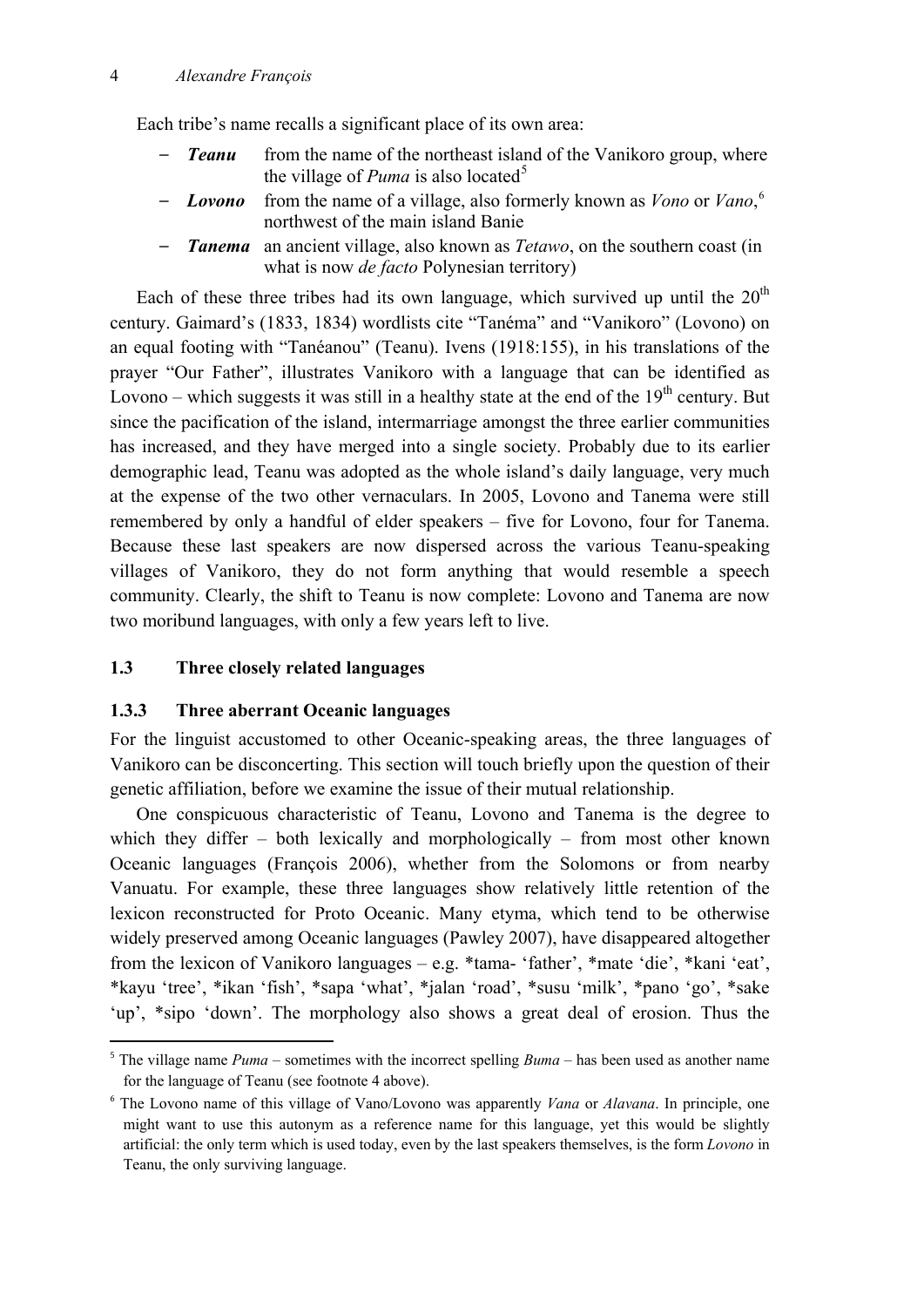languages of Vanikoro show no trace whatsoever of the POc possessive affixes (\*-gu, \*-mu, \*-ña…; \*-qi…), of object pronouns, of the article \*na, of common verbal affixes like the transitive suffix  $*-i$ , the applicative  $*-aki[n]$ , the causative  $*pa[ka]$ -, and so on.

In sum, Vanikoro languages can be considered "aberrant" (see Grace 1990, Pawley 2006) in comparison with most other Oceanic languages. This does not mean, however, that their Oceanic ancestry cannot be detected. Indeed, despite the high level of lexical replacement which evidently took place in their history, it is still possible to uncover some words whose similarity with Oceanic reconstructions is beyond doubt, and which could hardly be attributed to chance or borrowing – if only because their phonological correspondence patterns seem to follow some degree of regularity. Table 1 provides a small sample list of such words.<sup>[7](#page-4-0)</sup>

| English        | Teanu           | Lovono         | Tanema      | POc etymon                                  |
|----------------|-----------------|----------------|-------------|---------------------------------------------|
| 'bird'         | menuko          | menuka         | manuke      | *manuk                                      |
| 'eye'          | mata            | mala           | $ka$ mae    | *mata                                       |
| 'soul, spirit' | ata             | ala            | ae          | *qata                                       |
| 'ears'         | taña            | $mabe$ lene    | añe         | *talina                                     |
| 'house'        | $moe \sim mwoe$ | moe            | nalama      | * <sub>Rumaq</sub>                          |
| 'cold'         | medigo          | menina         | medina      | $*$ ma <sup>(n)</sup> ri <sup>(n)</sup> rin |
| 'long, tall'   | hiouro          | <i>beure</i>   | va\beura    | *barapu                                     |
| 'Canarium nut' | vol <i>noro</i> | <i>ve\nere</i> | $vi\$ {q}ra | *[ka]nari                                   |
| 'lie down'     | wene            | enu            | eno         | *qenop*                                     |

**Table 1:** Some obvious Oceanic reflexes across the three languages

#### **1.3.2 Proto Vanikoro, the common ancestor**

Not only can Teanu, Lovono and Tanema be individually linked to Proto Oceanic, but they can also be shown to form a set of three closely related languages. It is possible to suggest instances of exclusively shared innovations, thereby pointing to the likely existence of a common ancestor Proto-Vanikoro. The following paragraphs therefore answer the question raised by Ross and Næss (2007:473), according to whom "No innovations define Vanikoro".

In the phonological domain, one can cite the addition of a paragogic vowel – probably a schwa – after most word-final consonants, resulting in the retention of that consonant followed by a non-etymological vowel:

(1) POc \*manuk 'bird' > \*manuk**ə** > TEA *menuko* ~ LVN *menuka* ~ TNM *manuke*; POc \*ma<sup>n</sup>ri<sup>n</sup>rin 'cold' > \*ma<sup>n</sup>rin $\phi$  > TEA *medigo* ~ LVN *menine* ~ TNM *medina*; POc \*wair 'water' > \*wair**a** > TEA *ero* ~ LVN *wire* ~ TNM *n\ira*.

<span id="page-4-0"></span><sup>&</sup>lt;sup>7</sup> The three Vanikoro languages have the same phoneme inventory, with five short vowels  $(i, e, a, o, u)$ and 19 consonants. The spelling conventions here adopted include  $v=|\beta|$ ;  $\tilde{n}=|n|$ ;  $j=|n_{\uparrow}|$ . Labiovelar consonants use digraphs with a *w*, and all prenasalised voiced stops are spelled without their nasal element, e.g.  $\frac{m_b w}{i}$  is *bw*,  $\frac{n_g}{i}$  is *g*, etc.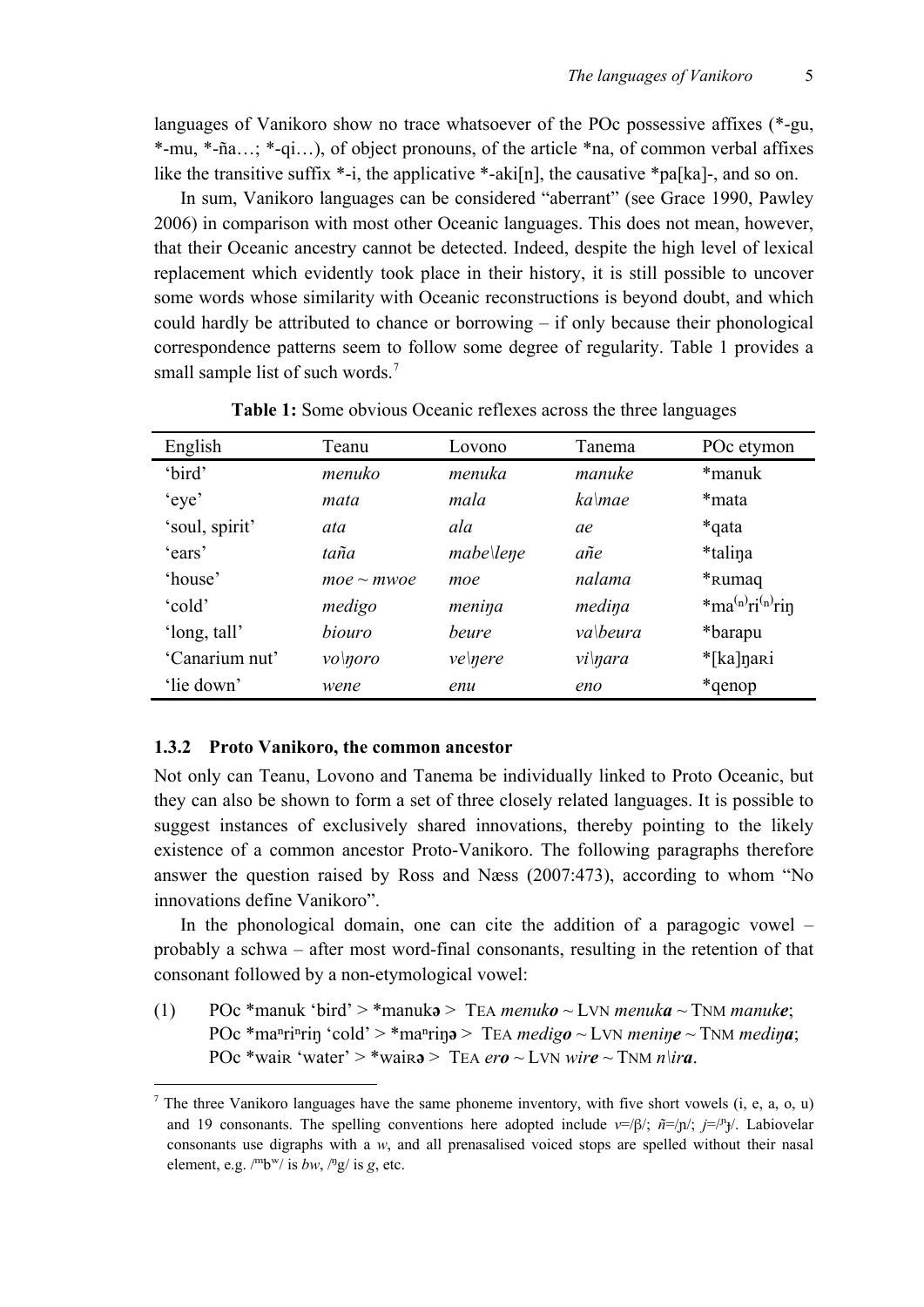-

Another example of a sound change which is only found in Vanikoro languages is the occasional velarisation of \*t to /k/ before a high back vowel /u/:

(2) POc \*patu 'stone' > \*vatu > \*vaku > \*vaka > TEA *voko* ~ LVN/TNM *vaka*; POc \*kutu 'louse' > \*utu > \*uku > \*ukə > TEA *uko* ~ LVN/TNM *-uka*.

In the morphological domain, we will see  $(\S 3.1.2)$  that the three languages share the same structural collapse between certain non-singular personal prefixes.

Finally, many lexical items seem to be shared exclusively by these three languages. Table 2 proposes a set of possible lexical innovations in Proto-Vanikoro – with tentative reconstructions of the most likely etymological forms.<sup>[8](#page-5-0)</sup>

| English           | Teanu      | Lovono  | Tanema   | *p-Vanikoro             |
|-------------------|------------|---------|----------|-------------------------|
| 'moon'            | metele     | mele    | maloula  | $*$ mataul( $\varphi$ ) |
| 'fish'            | namuko     | namweka | namaka   | $*nam(w)$ əkə           |
| 'wood, tree'      | vilo       | kuile   | veila    | $*_{V}^{(w)}$ eilə      |
| 'taro'            | $j$ e\bute | bule    | bue      | *bute                   |
| 'child'           | menu       | melika  | anuka    | $*$ menuk( $\varphi$ )  |
| 'woman'           | emele      | neme    | me       | $*nemel(a)$             |
| 'name'            | ena        | nene    | nine     | *nen <sub>2</sub>       |
| 'who'             | nele       | ene     | nela     | $*$ enel(a)             |
| 'inhabited land'  | kulumoe    | kulamoe | kulama   | $*$ kuləma?(ə)          |
| 'rubbish'         | ajekele    | togale  | soge     | *jogel $(a)$            |
| 'tell s.o.'       | viñi       | puñi    | puña     | *puñə                   |
| 'heavy'           | motoro     | melure  | mwaura   | $*$ matur( $\varphi$ )  |
| 'dirty'           | sukiro     | sukure  | vatukura | $*$ sukir $(a)$         |
| 'stand'           | vio        | pia     | veo      | *pia                    |
| 'impede, protect' | botono     | belona  | baona    | *baton <sub>9</sub>     |
| 'do again'        | tabo       | lebu    | abo      | *tabo                   |

**Table 2:** Some putative lexical innovations in Proto Vanikoro

In order to ascertain these reconstructions and expand the list of Proto Vanikoro innovations, more needs to be known of the languages on the neighbouring island Utupua. But the evidence given here should be sufficient to establish that the three Vanikoro languages form a subgroup of their own, pointing to a single common ancestor.

<span id="page-5-0"></span><sup>&</sup>lt;sup>8</sup> Due to the lack of solid regularity, in particular, in the domain of vowels, it is difficult to securely reconstruct any proto-form based on the synchronic data. This is an important difference between the languages of Vanikoro and other parts of Oceania, where proto-forms can be reconstructed based on modern reflexes. See Ross (1988) for the languages of Western Melanesia, Lynch (2001) for southern Vanuatu, François (2005) for northern Vanuatu.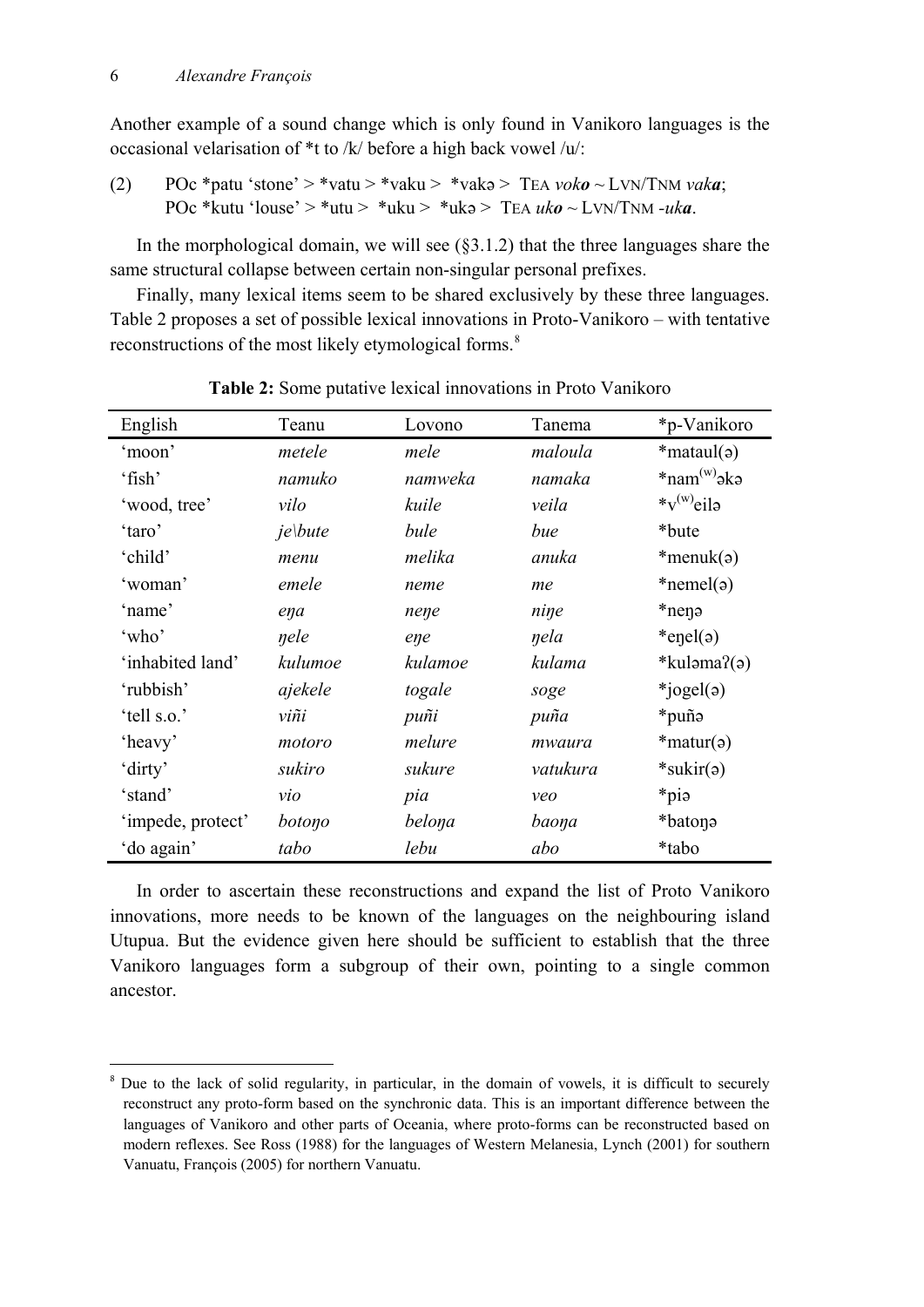#### **1.4 Divergence and convergence among Vanikoro languages**

In sum, Teanu, Lovono and Tanema are three "aberrant" Oceanic languages which are genetically closely related to each other, as descendants of a single ancestor. Now as we compare the three modern languages, we may be surprised by a paradox:

- Compared to the situation in most other Oceanic languages, the forms of words in the three languages of Vanikoro tend to differ from each other in ways which can be regarded as quite extreme given their geographic closeness.
- **Despite their heterogeneity with regard to word forms, they show perfect** isomorphism of their structures.

This paradox will be the main focus of this article.

Throughout this paper, I will refer to two essential components of language, which cross-cut the traditional division between lexicon and grammar. On the one hand, I will mention STRUCTURES, referring to the various concepts and semantic categories with which a language divides up semantic space – whether this refers to lexical or to grammatical meaning. On the other hand, each language embodies these categories and concepts into linguistic FORMS, endowed with a specific phonological content.<sup>9</sup> Two languages can be said to be isomorphic in a particular domain of their system, if they share the same structures or semantic categories, whether or not the forms they use are cognate with each other. For example, the two constructions *I have caught cold* and *J'ai attrapé froid* are perfectly isomorphic, because they express the same event by resorting to exactly identical metaphors and categories.

My observation is that the three Vanikoro languages exhibit a high degree of divergence in their forms, yet still show an extreme isomorphism of their structures. This configuration is illustrated in example (3). As far as the grammar is concerned, the three languages possess parallel structures and word order, to the point that they can all be analysed with a single line of word-to-word glosses. Yet on the other hand, one can equally note the dissimilarity between the actual forms of their words.<sup>[10](#page-6-1)</sup>

| (3) | TEA <i>A-ko</i>                | $u$ -ka | u-katau                                 | $ene$ ?     |  |  |
|-----|--------------------------------|---------|-----------------------------------------|-------------|--|--|
|     | $LvN$ $Nu$ -pu                 | ku-ma   | ku-ki                                   | $\eta$ ane? |  |  |
|     | TNM Go-po                      | go-loma | $go-ie$                                 | nana?       |  |  |
|     |                                |         | 2sG:R-say 2sG:IR-come 2sG:IR-follow 1sG |             |  |  |
|     | 'Do you want to come with me?' |         |                                         |             |  |  |

This observation, whereby languages can be at once homogeneous in structure while dissimilar in forms, has been widely made in the linguistic literature already (see Gumperz 1971; Enfield 2001). However, most of the time, those facts of structural

<span id="page-6-0"></span><sup>&</sup>lt;sup>9</sup> This contrast STRUCTURES vs FORMS corresponds to what Hjelmslev (1961:52) described as respectively *content form* vs *expression form*; and to what Grace (1981:24) would call *content form* vs *lexification*.

<span id="page-6-1"></span> $10$  Abbreviations in glosses include: R: realis prefix; IR: irrealis prefix; GEN: General possessive classifier; INDEP: independent pronoun; FOOD: possessive classifier for food possession; HUM: article for human referents.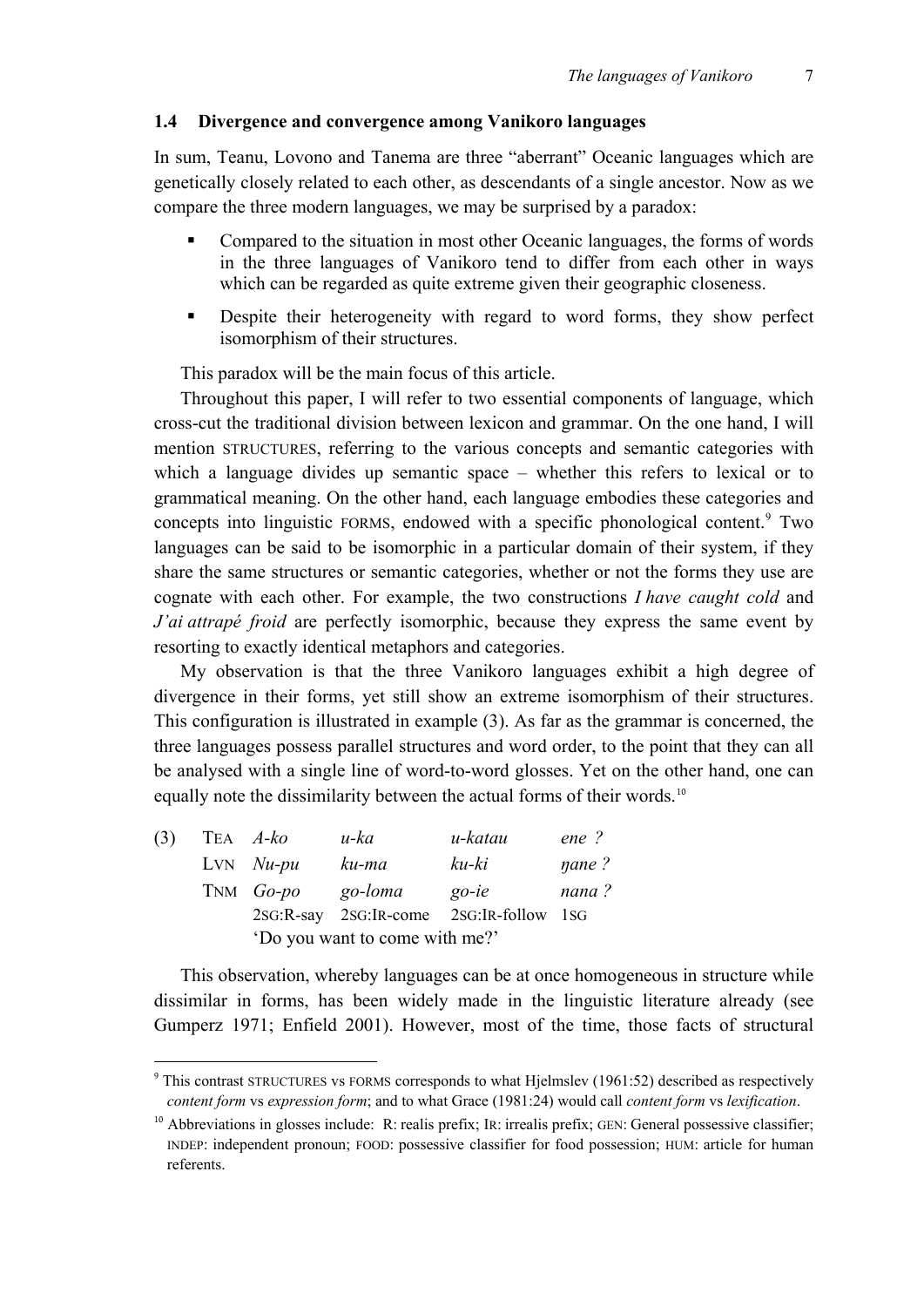parallelism result historically from contact between genetically diverse languages. To focus on works on the Melanesian area, Thurston (1989, 1994) thus describes the structural similarities between languages of north-western New Britain – some Papuan and some Oceanic – and Ross (1996, 2001) discusses the influence of Waskia (Papuan) upon Takia (Oceanic), in New Guinea's Madang Province. To this list, one could add discussions of structural parallelism between the English-based pidgins of the Pacific and their Melanesian substrates (Camden 1979; Keesing 1988, 1991; Siegel 2008). In all these cases, whether one compares Oceanic with Papuan or with European languages, the diversity of forms is a given; and what is observed is first and foremost a matter of STRUCTURAL CONVERGENCE – or "metatypy", to use the term coined by Malcolm Ross (1996; 2001).

But the case of Teanu, Lovono and Tanema raises different issues, because they belong to the same genetic subgroup. For such closely related languages to share the same syntactic structures may partly reflect the mere legacy of their common ancestor, and partly be explained by later contact-induced convergence. The intriguing part here is rather the dissimilarity of forms: it needs to be considered not as a simple given – as was the case for genetically diverse languages – but as the problematic result of historical DIVERGENCE from a common ancestor. This configuration therefore requires specific explanations, beyond the now well-known cases of metatypy.<sup>[11](#page-7-0)</sup>

Section 2 will discuss the degree of similarity and dissimilarity existing between the lexical forms of Vanikoro languages. Section 3, in turn, will demonstrate their strong structural isomorphism. Section 4 will finally propose a functional hypothesis to account for this linguistic paradox of Vanikoro languages.

#### **2. Similarity and divergence of lexical forms**

-

The linguistic relations between the three Melanesian languages of Vanikoro can thus be summarised in a simple formula: DISSIMILAR FORMS, SIMILAR STRUCTURES. The present section 2 will discuss the first of these two dimensions, by assessing the degree of differentiation between the lexicons of Teanu, Lovono, and Tanema.

Even though Teanu, Lovono and Tanema are close genetic relatives (§1.2), the impression that prevails is that of a rather strong dissimilarity of their lexicons. Indeed, contrary to the impression given by Table 1 above, the three languages of Vanikoro are not mutually intelligible. Their dissimilarities are of varying nature, going from more or less regular phonological differences between cognate words, to forms that are simply non-cognate. Overall, while such formal differences are frequent in the Melanesian area, their degree is here rather impressive for languages which are spoken on the same island, and appear to have historically differentiated on this island.

<span id="page-7-0"></span> $11$  A similar blend of formal dissimilarity and structural parallelism can be found in the languages of north Vanuatu (François 2007; forthcoming; in prep.). However, the phenomenon appears to be even more conspicuous in the case of Vanikoro.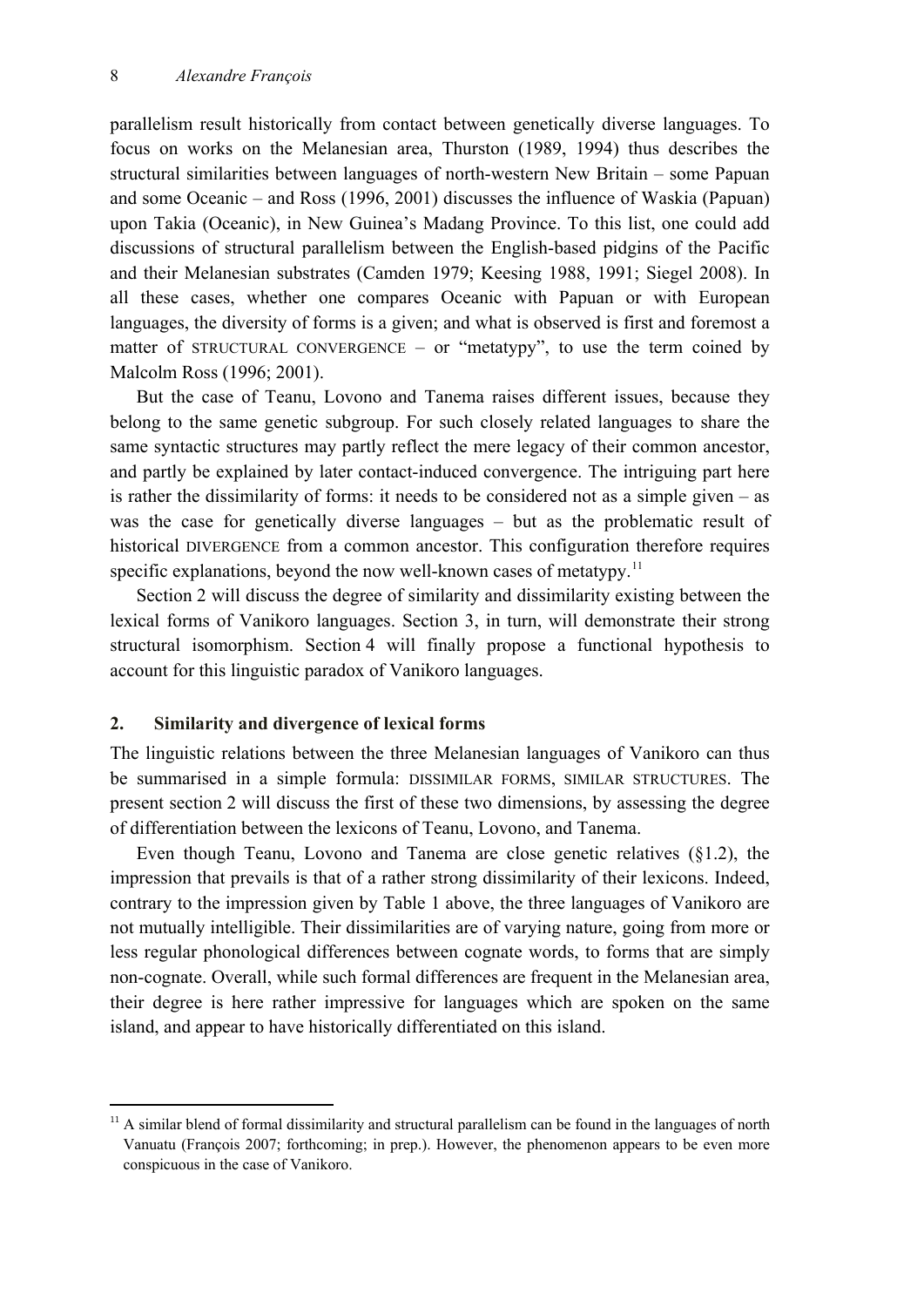#### **2.1 Differences due to phonological change**

In some cases, forms which are superficially very dissimilar can in fact be explained by regular processes of sound change. While many correspondences between the three languages of Vanikoro are straightforward and obvious, some are more drastic and can result in little resemblance between the actual forms.<sup>[12](#page-8-0)</sup>

For example, the verbs for 'sit, stay' (TEA  $te \sim LVN$   $lu \sim TNM$   $o$ ) are dissimilar enough to suggest they might be non-cognate. However, one can establish a regular correspondance pattern TEA /t/  $\sim$  LVN /l/  $\sim$  TNM Ø (see sample in Table 3) pointing to a proto-consonant \*t (Tryon and Hackman 1983:71).

| English              | Teanu  | Lovono         | Tanema | POc etymon     |
|----------------------|--------|----------------|--------|----------------|
| 'sit, stay'          | te     | $\mathfrak{u}$ | 0      | *toka          |
| 'three'              | te-te  | te-lu          | $a-a$  | *tolu          |
| 'sugarcane'          | to     | lepie          | ova    | *topu          |
| 'soul, spirit'       | ata    | ala            | ae     | *qata          |
| 'ghost, spirit'      | tadoe  | leñoe          | aoe    | $*$ qata- $^?$ |
| 'do again'           | tabo   | <b>l</b> ebu   | abo    |                |
| 'carry on shoulders' | tabe   | lebe           | ebe    |                |
| 'impede, protect'    | botono | belona         | baona  |                |
| 'unripe, new'        | motoe  | meloe          | maja   | *mataq         |

**Table 3:** Some lenis reflexes of POc \*t

The three forms for 'sit, stay' therefore suggest an etymon \*tV. While correspondences are much less obvious regarding vowels, a proto-form with /o/ is a likely origin for a pattern TEA /e/  $\sim$  LVN /u/  $\sim$  TNM /o/; see also the vowels of 'lie down' (< POc \*qenop) in Table 1, and of 'three' in Table 3. The perfectly parallel reflexes for 'three'  $( $\times$  to  $\lt$  POc *tolu) and for 'sit, stay' confirm a reconstruction *to – certainly the first$ syllable of POc \*toka 'stay'. Interestingly, Gaimard (1833; 1834) consistently writes these Tanema words with an *r*, which shows the correspondence pattern was TEA /t/  $\sim$ LVN /l/ ~ TNM /**r**/ two centuries ago. Thus, he writes *rarou* for 'three' (modern *a-o*), and *guidiro* for what he glosses "*Asseyez-vous*"; the latter in fact representing \**giti-ro* (modern  $giti-o$ ) 'we $_{[NCL]}$  are sitting'.

In sum, the regularity of correspondences, when they can be established, makes it possible – quite classically – to detect the cognacy of some forms which would have otherwise seemed unrelated.

Sometimes, the ultimate POc source of a given series is unclear, yet at least one can tentatively draw connections between modern forms, based on synchronic regular sound correspondences. For example, the verb for 'die' is *bu* in Teanu and Tanema, and *me* in Lovono, two forms with little in common. However, a regular sound pattern seems once

<span id="page-8-0"></span> $12$  Some of the regular correspondences are given in Ross and Næss (2007).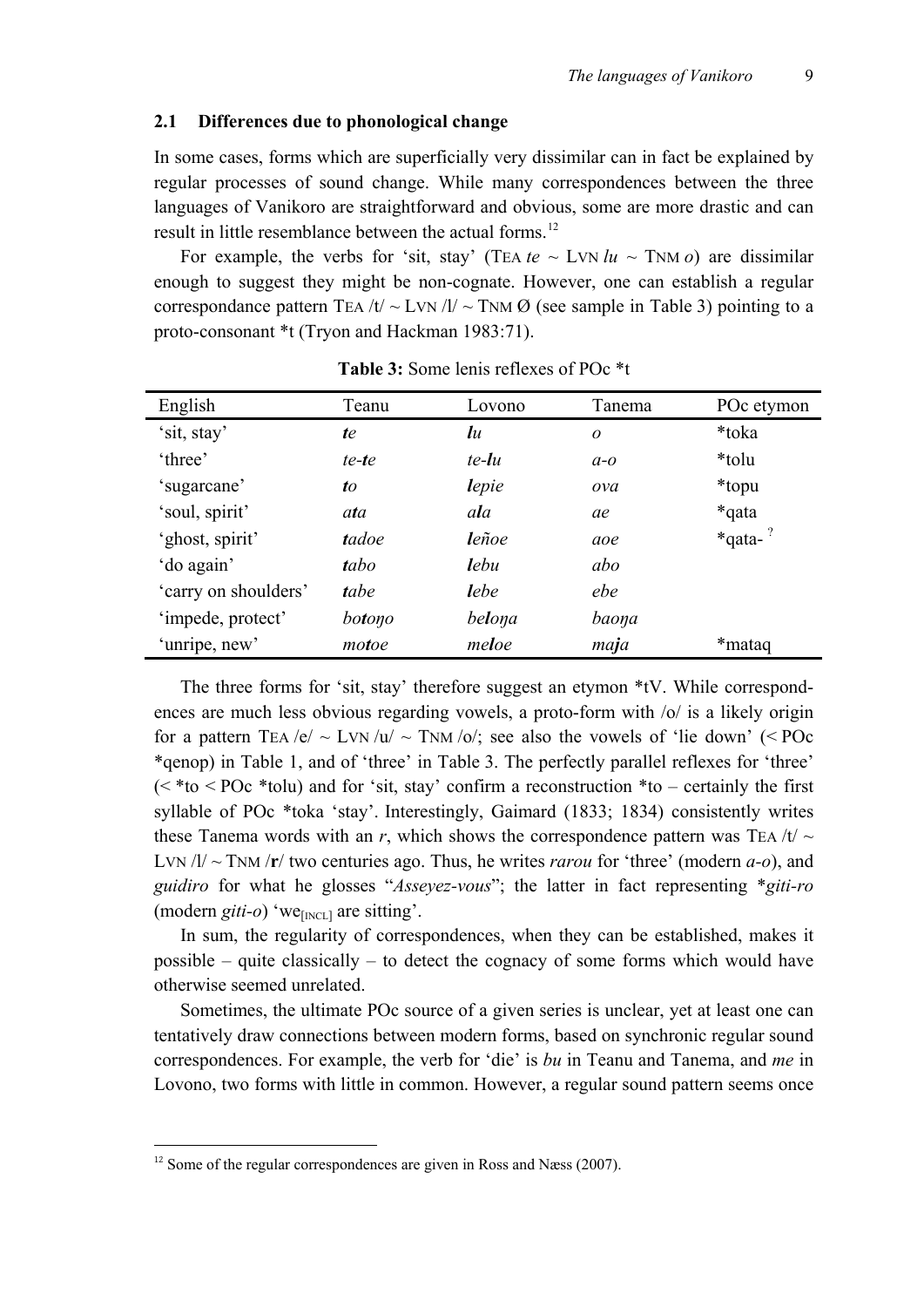again to emerge from the data: TEA  $/b / \sim LYN / m / \sim TNM / b / -$  with a small amount of variation involving voicing or rounding of the consonant (Table 4).

| English                | Teanu              | Lovono            | Tanema         | POc etymon                         |
|------------------------|--------------------|-------------------|----------------|------------------------------------|
| 'die, dead'            | bu                 | me                | bu             | $(*mate)$ <sup>?</sup>             |
| 'sharpen, trim'        | $\bm{b}$           | me                | bo             |                                    |
| '1exc:Dual pronoun'    | ke <b>b</b> a      | gema              | gabe           | *kama[m]i                          |
| 'k.o. basket'          | $i$ unu <b>b</b> o | nunumie           | nuba           |                                    |
| 'tobacco'              | nabene             | naka <b>m</b> ene | nabwane        |                                    |
| 'blood'                | abo                | amwale            | aba            |                                    |
| 'Areca catechu'        | <b>b</b> uioe      | namwe             | <b>b</b> uia   | *buaq*                             |
| 'Reflexive-Reciprocal' | ñepe               | ñeme              | be             |                                    |
| 'fishing net'          | pele               | menele            | <b>b</b> enala | *kup <sup>w</sup> ena <sup>?</sup> |

**Table 4:** A possible regular correspondence pattern

This suggests the three forms for 'die' may be cognate, despite their present dissimilarity. In this case, because no known POc reconstruction (including \*mate) provides any satisfying etymon, the cognacy judgment rests on purely synchronic data.

| English             | Teanu   | Lovono  | Tanema                   | POc etymon                            |
|---------------------|---------|---------|--------------------------|---------------------------------------|
| 'man, person'       | mwaliko | lamuka  | anuka                    | $*$ m <sup>w</sup> aqane <sup>?</sup> |
| 'women'             | viñevi  | veñime  | $\overline{\mathcal{E}}$ | $*$ pine <sup>?</sup>                 |
| 'canoe, ship'       | kuo     | nawe    | goia                     | *waga $(\eta)$                        |
| 'sleep'             | mokoiu  | тереи   | matou                    | *maturun                              |
| 'red'               | moloe   | wamoene | manobeila                | *meraq <sup>?</sup>                   |
| 'randomly; in vain' | moli    | moli    | mano                     |                                       |
| 'help; with'        | samame  | emeio   | avaio                    |                                       |
| 'where?'            | vele    | mane    | vane                     |                                       |
| 'I, 1sg pronoun'    | ene     | nane    | nana                     |                                       |
| 'destroy'           | metelu  | mwelesu | madilo                   |                                       |
| 'perhaps'           | bwara   | bweti   | buru                     |                                       |
| 'go down'           | abu     | pwo     | kabu                     |                                       |
| 'good'              | wako    | vakane  | apika                    |                                       |
| 'seize, hold'       | labu    | $\iota$ | nou                      |                                       |
| 'rejoice'           | pei     | pwadi   | pae                      |                                       |
| 'stone oven'        | awene   | epene   | pavene                   |                                       |

**Table 5:** Some potential, but dubious, cognate sets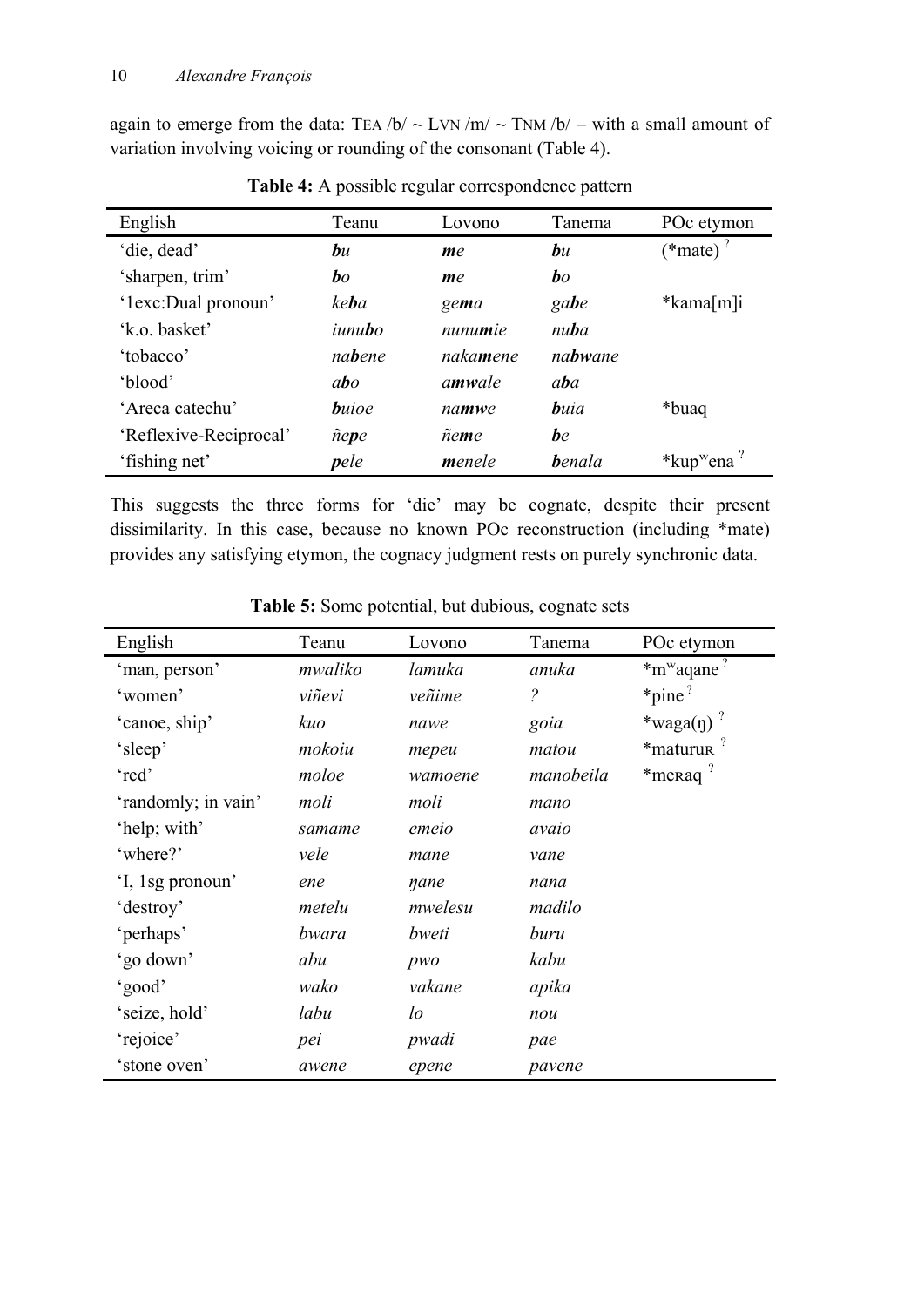Occasionally, the modern forms display little more than a vague "family resemblance". That is, the modern lexical forms are possibly cognate, yet their phonemes enter no regular correspondence pattern, in such a way that one could only explain their cognacy by resorting to *ad hoc* etymological hypotheses. Table 5 provides a sample of such potential, but irregular and dubious, cognate sets, which would require closer scrutiny in the future.

## **2.2 Lexical replacement**

Finally, it also often happens that the three languages have forms that are distinct, and almost certainly not cognate for the same meaning. A sample of such cases is given in Table 6.

| English            | Teanu            | Lovono   | Tanema |
|--------------------|------------------|----------|--------|
| 'thing'            | natene           | vesemele | vamora |
| 'know'             | ovei             | lonei    | WO     |
| 'come'             | ka               | mage     | loma   |
| 'lie, deceive'     | tomoli           | ñaine    | role   |
| 'see'              | romo             | eti      | runi   |
| 'quickly'          | kiane            | segei    | gamoi  |
| 'bad'              | tamwaliko        | visale   | vae    |
| 'big (PLUR)'       | wopine           | evala    | bwau   |
| 'broken'           | mamakoe          | seli     | vave   |
| 'remote'           | somu             | akaole   | mosomu |
| 'down, below'      | puo              | lenu     | ese    |
| 'what?'            | $(\eta a n) a e$ | ese      | sive   |
| 'do what, do how?' | $(mi)$ kae       | ñese     | jive   |
| 'be why?'          | ve               | wo       | ja     |
| 'another, an'      | iote             | leka     | keo    |
| 'one; same'        | iune             | tilioko  | omwano |
| 'play; wander'     | moloe            | telu     | lumota |
| 'neck; mind'       | awa              | warene   | vasare |
| 'bush'             | nogoro           | atere    | arara  |
| 'cabbage'          | tebo             | lamware  | some   |
| 'rat'              | uvilo            | katone   | ivala  |
| 'be ripe'          | ako              | wi       | kou    |
| 'guts'             | bea              | lale     | lebwe  |
| 'year'             | ebieve           | verue    | rove   |
| 'chicken'          | kulevelu         | kio      | tokila |
| 'leaf'             | uie              | nugia    | lele   |

**Table 6:** Some non-cognate sets resulting from lexical innovation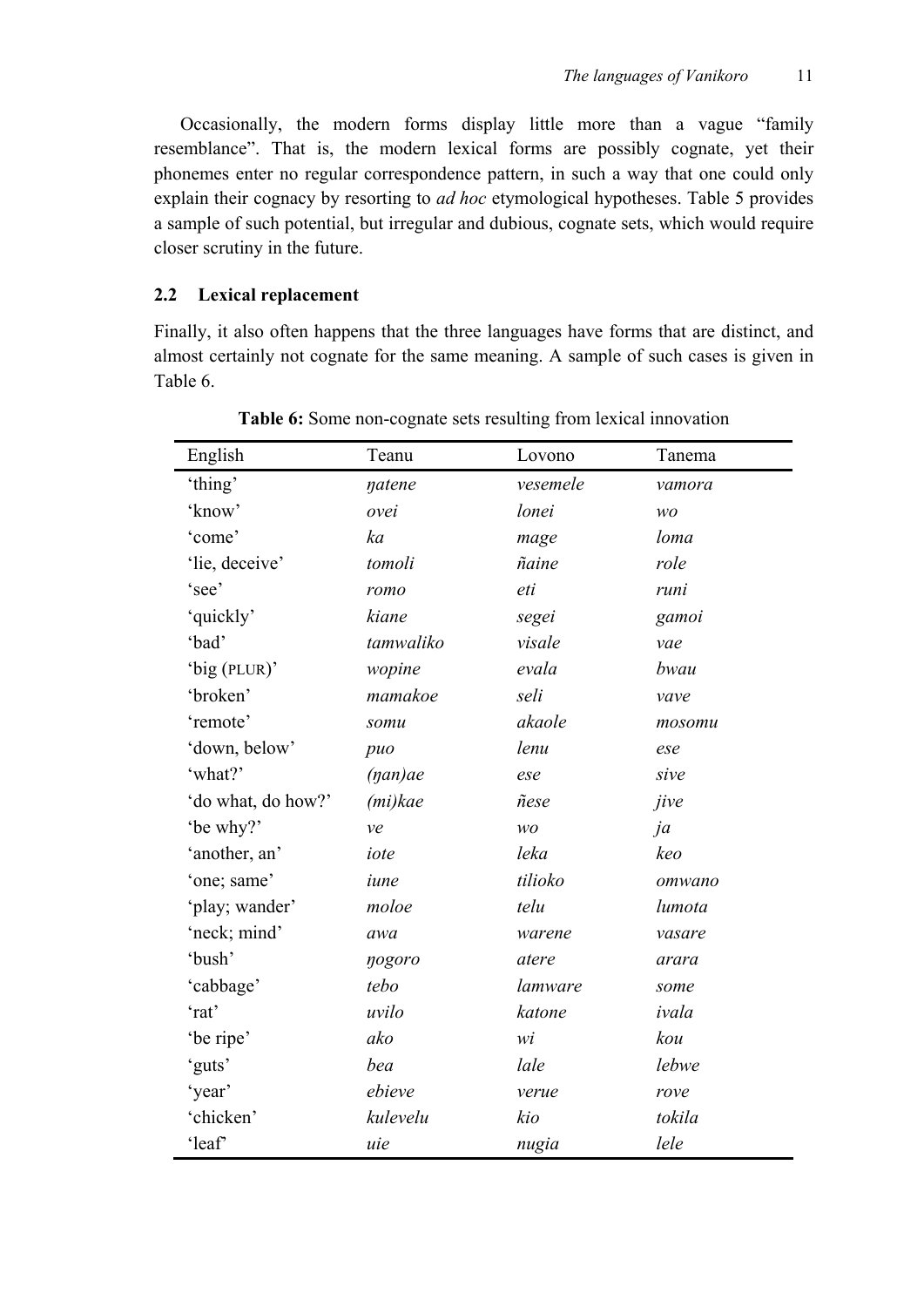In their survey of Solomon Is languages, Tryon and Hackman (1983:481) give the following cognate percentages for the three languages of Vanikoro, based on a modified version of Swadesh's basic vocabulary list (200 words):

- **Teanu–Lovono** 57.3  $\%$
- **Teanu–Tanema**  $51.1\%$
- **Lovono–Tanema**  $54.8\%$

These figures point to a relatively high level of lexical dissimilarity. They surpass similar counts made in most other parts of island Melanesia. For example, the Torres and Banks Is of north Vanuatu are another area where lexical replacement has been intense (François, in prep.). However, in order to find figures as low as those on Vanikoro, one has to pick languages which are geographically spread apart  $-$  e.g. 44.5 % between Hiw (Torres) and Lakon (Gaua, south Banks). Should one consider languages spoken on a single island, the widest gap one can find there is between Lakon and Dorig, with 61.5 % shared vocabulary (Tryon 1976:95).

Even more instructive is the comparison with other language families in the world. To take just one example, rates of shared vocabulary amongst Germanic languages do not go below 53.6 % (Dyen, Kruskal and Black 1992). In other words, the three languages of Vanikoro have managed to achieve, within the limited space of a single island, more lexical diversity than the whole Germanic subgroup of Indo-European. Such an intense differentiation deserves to be acknowledged, and discussed (see §4).

The strong formal dissimilarity that prevails between the three languages of Vanikoro naturally results in sentences where the phonological form of words – whether lexical or grammatical – can show a high degree of dissimilarity:

| (4) |                                                    | TEA <i>Pi-te</i>     |  | ne sekele  | <i>iupa</i> ,                 | pi-wowo            | uo.   |  |
|-----|----------------------------------------------------|----------------------|--|------------|-------------------------------|--------------------|-------|--|
|     |                                                    | $LYN$ <i>Nupe-lu</i> |  | ne amenona | iemitore,                     | nupe-noa           | upie. |  |
|     |                                                    | TNM <i>Tei-o</i>     |  |            | ini vasanola akegamuto, ti-oa |                    | uva.  |  |
|     |                                                    | $1EX.PL:R-star$      |  | in garden  |                               | our 1EX.PL:R-plant | vam   |  |
|     | 'We were in our garden, we've been planting yams.' |                      |  |            |                               |                    |       |  |

| (5)                                                    |  |  | TEA Somu tamwase tae, vitoko takoie       |  |  |  | ne.         |
|--------------------------------------------------------|--|--|-------------------------------------------|--|--|--|-------------|
|                                                        |  |  | LVN Akaole visalewabeu taie, vateoko nate |  |  |  | <i>ida.</i> |
|                                                        |  |  | TNM Mosomu vaepamabo eia, vatako eto      |  |  |  | kana.       |
|                                                        |  |  | remote very NEG close uphill              |  |  |  | here        |
| 'It is not very far; it's close to here, up this way.' |  |  |                                           |  |  |  |             |

The impression of formal heterogeneity may be due partly to sound change affecting words that are in fact cognate (e.g. 'yam', 'stay', 'plant'); and partly to lexical replacement (e.g. forms for 'very', 'remote', 'uphill') or morphological change (e.g. forms of personal pronouns).

What is perhaps more puzzling is the contrast between, on the one hand, this formal dissimilarity, and on the other hand, the perfect parallelism existing between these languages' structural properties. This is the topic of the next section.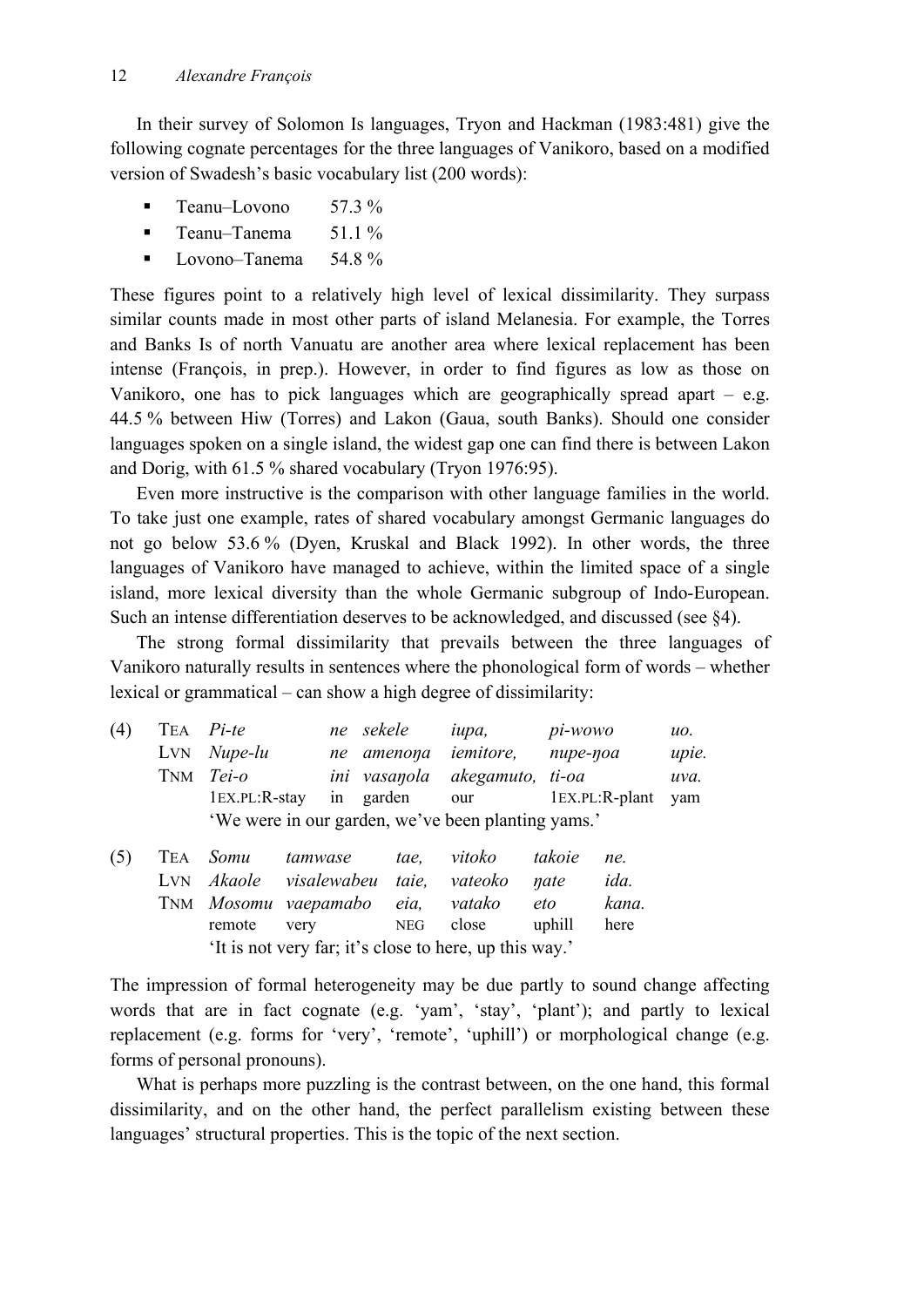#### **3. Structural isomorphism**

The push towards linguistic differentiation has affected the phonological forms of words, yet evidently had little impact on grammatical and semantic structures. Even as their lexicons were diverging from each other, the three languages of Vanikoro have maintained a strong STRUCTURAL ISOMORPHISM – whether in syntax, phraseology or organisation of meaning. This is reflected, for instance, by the ability of translating word-for-word any sentence from one language to another, following the same word order and the same morphological and lexical categories – as in examples (3) to (5).

The present section will illustrate this strong structural parallelism using a few conspicuous examples from various aspects of the grammar, and will end with a tentative account of the linguistic history of Vanikoro.

#### **3.1 Morphosyntax**

#### **3.1.1 Syntax of the clause**

Teanu, Lovono and Tanema are parallel in all aspects of their syntax. This includes all properties related to word order, whether the basic SVO clause order, or other properties – use of prepositions, post-nominal placement of adjectives and possessors, clause-final position of the negation as in (5).

The three languages display the same organisation in parts of speech, including a sharp divide between nouns and verbs, and a distinctive category of adjectives. While all verbs are obligatorily prefixed for subject and mood  $(\xi 3.1.2)$ , adjectives are unprefixed. Languages even agree on whether they treat a specific notion as an adjective or as a verb, as evidenced by the parallel presence vs absence of the subject prefix in the two predicates of (6):

| (6) | TEA Udo ponu, boro  |                                                                              | we $i$ -ako ? |  |
|-----|---------------------|------------------------------------------------------------------------------|---------------|--|
|     | LVN Puna pae, bware |                                                                              | we $i-wi$ ?   |  |
|     |                     | TNM Uda pade, <b>betika</b> we <i>i-kou</i> ?                                |               |  |
|     |                     | banana that black/unripe or 3sG:R-be.ripe                                    |               |  |
|     |                     | 'Those bananas, are they green <sub>[ADJ]</sub> or ripe <sub>[VERB]</sub> ?' |               |  |

Likewise, all syntactic properties of the clause are reflected alike across the three languages. They all lack noun articles, case markers, verb transitivisers or applicatives, and causative affixes. They make use of a reflexive marker (Table 4), which is also a reciprocal and an emphatic marker. They all resort frequently to core-layer verb serialisation, with exactly parallel phrasing – see ex.  $(3)$ ,  $(7)$ ,  $(10)$ . They possess exactly parallel Tense-Aspect-Mood categories, and so on.

## **3.1.2 Pronouns and TAM marking**

The paradigms of personal pronouns are also organised in parallel ways. Like most Oceanic languages, those of Vanikoro distinguish between exclusive and inclusive 'we'; and they show three numbers: singular, dual, plural.

Table 7 shows the eleven independent pronouns for the three languages. These show a reasonable degree of similarity.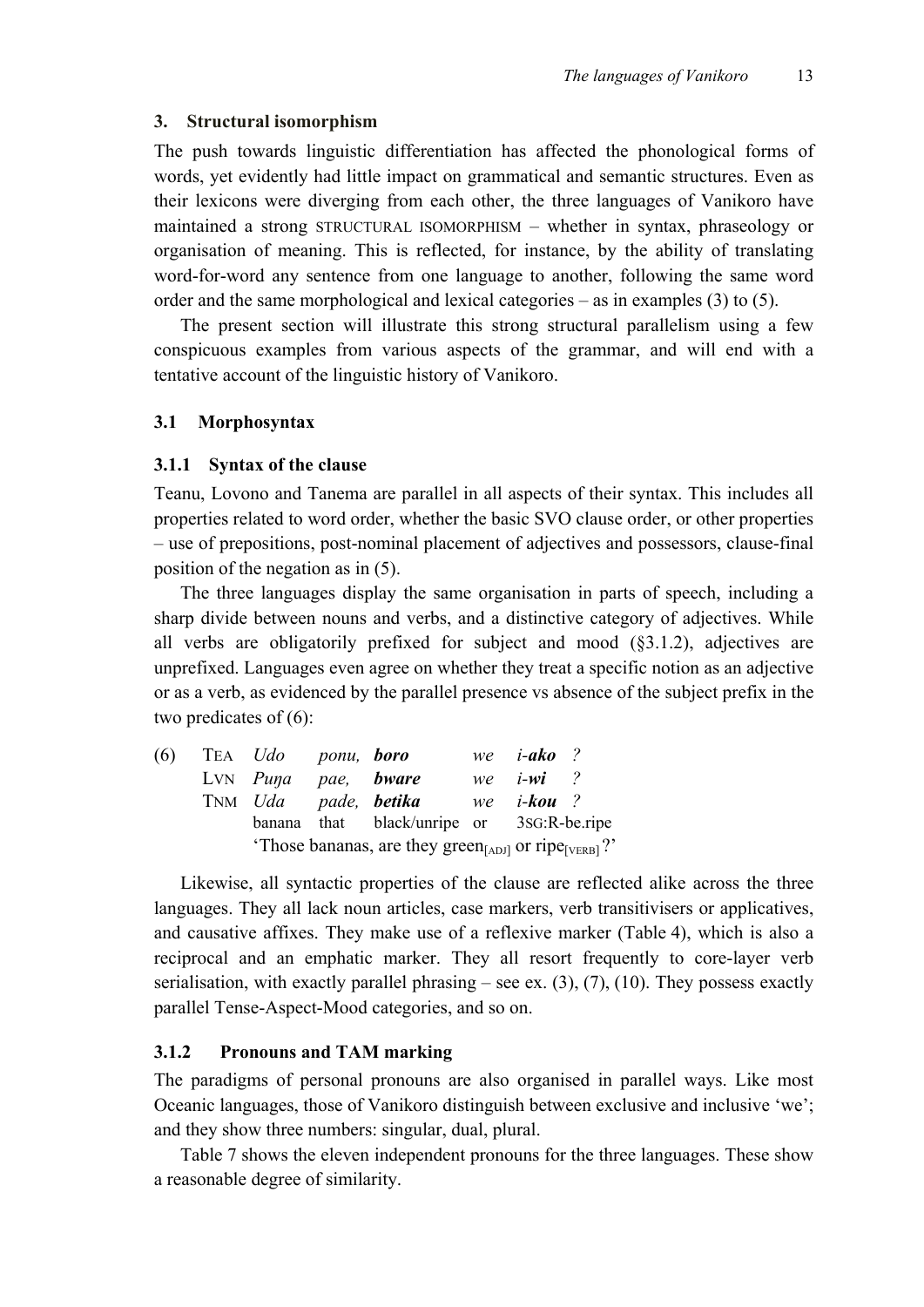-

|         | Teanu | Lovono | Tanema |
|---------|-------|--------|--------|
| Isg     | ene   | nane   | nana   |
| 2sg     | eo    | ago    | $g_0$  |
| 3sg     | ini   | nani   | nini   |
| lin:du  | kia   | gita   | gie    |
| lex: du | keba  | gema   | gabe   |
| 2du     | kela  | gamila | gamile |
| 3du     | da    | dea    | delalu |
| lin:pl  | kiapa | gitu   | geto   |
| lex:pl  | kupa  | gamitu | gamuto |
| 2pl     | kaipa | gaipa  | gamito |
| 3pl     | dapa  | detu   | dato   |

**Table 7:** Personal independent pronouns

Besides these free pronouns, these languages also possess<sup>[13](#page-13-0)</sup> a double set of moodmarked subject prefixes for verbs (one for realis, one for irrealis) – see Table 8.

|            |           | Teanu           |            | Lovono          |                 | Tanema          |  |
|------------|-----------|-----------------|------------|-----------------|-----------------|-----------------|--|
|            | Realis    | <i>Irrealis</i> | Realis     | <i>Irrealis</i> | Realis          | <i>Irrealis</i> |  |
| <i>lsg</i> | ni-       | ne-             | ni-        | ka-             | $ne/i$ -        | na-             |  |
| 2sg        | $a-$      | u-              | nu-        | ku-             | $g_0/i$ -       | $g_{0}$ -       |  |
| 3sg        | $1-$      | $i-$            | $i-$       | ki-             | $i-$            | $i-$            |  |
| lin: du    | $la(i)$ - | $la(i)$ -       | $la(i)$ -  | sa-             | de-             | ja-             |  |
| lex:du     | $ba(i)$ - | $ba(i)$ -       | $(nu)$ ba- | $ba(i)$ -       | $ba(i)$ -       | $ba(i)$ -       |  |
| 2du        | $ba(i)$ - | $ba(i)$ -       | $(nu)$ ba- | $ba(i)$ -       | $ba(i)$ -       | $ba(i)$ -       |  |
| 3du        | $la(i)$ - | $la(i)$ -       | $la(i)$ -  | sa-             | de-             | ja-             |  |
| lin:pl     | $li-$     | $le-$           | $le(pe)$ - | kape-           | $le/i$ -, giti- | $1a-$           |  |
| lex:pl     | pi-       | pe-             | nupe-      | pe-             | $te/i-$         | tu-             |  |
| 2pl        | pi-       | pe-             | nupe-      | pe-             | $te/i-$         | tu-             |  |
| 3pl        | li-       | le-             | $le(pe)$ - | $se(pe)$ -      | $le/i$ -        | $1a-$           |  |

**Table 8:** Verbal prefixes for subjects

Beyond their general family resemblance, the subject prefixes shown in Table 8 show a certain amount of formal variety – see especially the 2sg, or the plural forms. Yet once again, this formal diversity goes along with a strong structural isomorphism. In particular, all languages display the same two morphological mergers on nonsingular pronouns: merger of  $1<sup>st</sup>$  inclusive and  $3<sup>rd</sup>$  person (with a couple of exceptions)

<span id="page-13-0"></span><sup>&</sup>lt;sup>13</sup> Instead of being coded by dedicated suffixes as in POc, objects and inalienable possessors are expressed by independent pronouns, which form distinct phonological words. The only exception to this principle is the Lovono suffix *-ŋo* for 2sg objects and possessors, which is distinct from the free pronoun *ago* – see Table 13 below.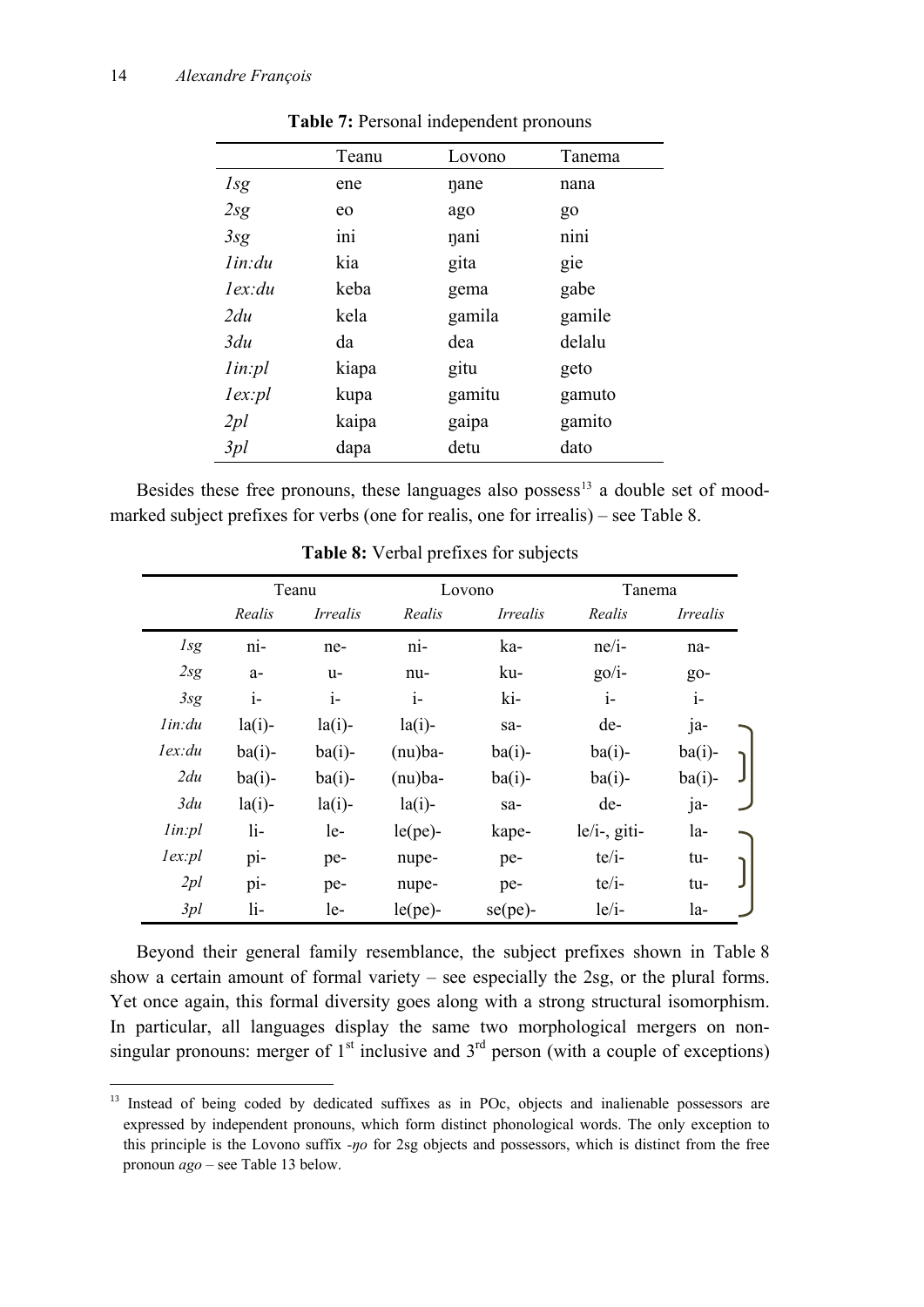on the one hand, and merger of  $1<sup>st</sup>$  exclusive and  $2<sup>nd</sup>$  person on the other. This morphological pattern is specific to the three Vanikoro languages, and is not found in neighbouring Utupua (Tryon 1994:631). This may therefore constitute an important shared innovation diagnostic of a Vanikoro subgroup (see  $§1.3.2$ ).<sup>[14](#page-14-0)</sup>

Finally, our three languages add to the set of free pronouns another personal category, namely  $3<sup>rd</sup>$  PLURAL INDEFINITE. This category has a special form as a free pronoun – TEA *idi* ~ LVN *nili* ~ TNM *deli*, which may be glossed 'people' (cf. French *on*). When this free pronoun is the subject, the agreement marker on the verb will be an ordinary  $3<sup>rd</sup>$  plural prefix.

## **3.1.3 Possessive classes**

The three languages also agree in the morphosyntax of possession. They all encode inalienable possession identically, by juxtaposing the possessed noun and its possessor. In the absence of possessive suffixes, inalienable possessors are encoded with the independent personal pronoun: e.g. TEA *awa ini* ~ LVN *warene ŋani* ~ TNM *vasare nini* /throat 3sg:INDEP/ 'his throat'. Semantically, inalienable possession covers most body parts, plus a handful of intimate belongings, e.g. TEA *bete ene*  $\sim$  LVN *bele nane*  $\sim$ TNM *be nana* /mat 1sg:INDEP/ 'my bedmat'.

A possessive classifier is required for alienable types of possession. Four possessive categories can be distinguished (I indicate in square brackets the Teanu form of the classifier for 1sg possessor): FOOD [*enaka*]; DRINK [*me ene*]; KINSHIP [*one*]; GENERAL possession [*enone*], used as a default.

The category of FOOD possession is larger than its label suggests. First, it covers food (including items only chewed, like areca nut and betel leaf) as well as drink, thus overlapping with the dedicated DRINK classifier. Second, it is required for most tools ('knife', 'adze', 'spear', 'hook', 'box'…), plus the generic term 'belongings'. Third, it is used for 'language' and 'custom'.

| (7) |     | TEA <i>U-labu</i> | natene       | enaka | u-lui                                                                                 | ne    | mwoe   | enone.  |
|-----|-----|-------------------|--------------|-------|---------------------------------------------------------------------------------------|-------|--------|---------|
|     | LVN | Ku-lo             | vesemele ana |       | ku-lawoi                                                                              | ne    | moe    | iana.   |
|     |     | TNM <i>Go-nou</i> | vamora       | ae    | go-lao                                                                                | ini   | nalama | ie.     |
|     |     |                   |              |       | 2sG:IR-hold thing FOOD:1sG 2sG:IR-take.away                                           | in    | house  | GEN:1SG |
|     |     |                   |              |       | 'Get my <sub>[FOOD]</sub> belongings and take them to my <sub>[GENERAL]</sub> house.' |       |        |         |
| (8) |     | TEA Dapa          | iakapa       | kape  | le-mui                                                                                | piene | akapa. |         |

| $\lambda$ - $\lambda$ |                       |                          |                                                                                       |                           |              |
|-----------------------|-----------------------|--------------------------|---------------------------------------------------------------------------------------|---------------------------|--------------|
|                       |                       | LVN Detu <b>iegitore</b> | gape se-moi                                                                           | mwamwane <b>agitore</b> . |              |
|                       | TNM <i>Dato</i> egeto |                          | mota la-muo                                                                           | puiene                    | ageto.       |
|                       |                       |                          | PL:HUM GEN:1INC:PL FUT 3PL:IR-not.know speech                                         |                           | FOOD:1INC:PL |
|                       |                       |                          | 'Our <sub>[GENERAL]</sub> people are going to forget our <sub>[FOOD]</sub> language.' |                           |              |

Once again, the three languages of Vanikoro agree perfectly on the semantic content of their formal categories.

<span id="page-14-0"></span> $14$  Pronoun systems often provide crucial diagnostic evidence in subgrouping research (Ross 2005).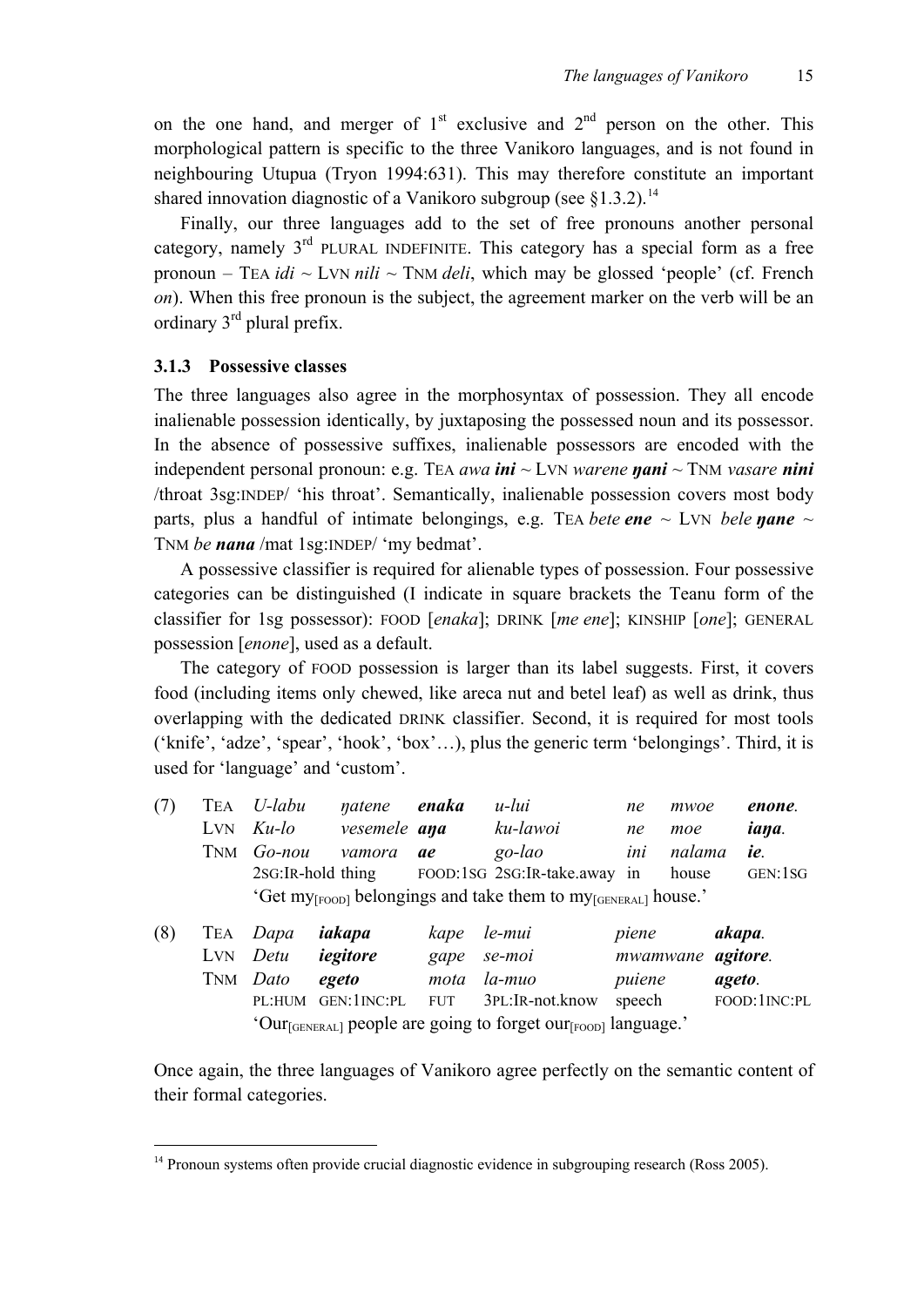# **3.1.4 Space directionals**

Another domain where Teanu, Lovono and Tanema share identical structures is the system of space reference. Even though their adverbial directionals show impressive formal diversity (Table 9), their functional properties are parallel: they all resort to the 'in'–'out' contrast to encode the sea–land axis, and use the 'up'–'down' pair to encode a fixed cardinal axis, oriented towards southeast. While this system is attested elsewhere among Oceanic languages, it is distinct from the one reconstructed for POc (François 2004).

| Local use           | Geocentric use | Teanu            | Lovono | Tanema         |
|---------------------|----------------|------------------|--------|----------------|
| $\sin$ <sup>2</sup> | 'inland'       | takoie           | nate   | eto            |
| 'out'               | 'seaward'      | tetake           | mwaroa | emo            |
| $\mu$ <sup>'</sup>  | 'toward SE'    | $tev'$ <i>iu</i> | nau    | $\mathfrak{u}$ |
| 'down'              | 'toward NW'    | tev' tawo        | lenu   | ese            |

**Table 9:** Space directionals in their local and geocentric uses

# **3.2 Lexicon**

The structural isomorphism so characteristic of Vanikoro languages relates not only to the morphosyntax, but also to the semantic organisation of the lexicon. I will mention successively two types of subdomain where this parallelism can be observed: the lexicon proper, and the phraseology.

# **3.2.1 Lexical semantics**

We have seen that Teanu, Lovono and Tanema provide each grammatical category (possessive classifiers, space directionals…) with essentially the same semantic outline. The same can be said of lexical items and their meaning: when two quite distinct meanings are "colexified" in one language – i.e. are expressed by the same lexical form (François 2008b) – the same pattern of colexification will almost certainly be found in the two other languages. Setting aside cases of polysemy which are shared by all or most Oceanic languages (e.g. 'hear'-'feel'…), some of the most distinctive examples of colexification are shown in Table 10.

| Table 10: Most colexification patterns are shared across Vanikoro languages |  |
|-----------------------------------------------------------------------------|--|
|-----------------------------------------------------------------------------|--|

| Sense 1          | Sense 2    | Teanu   | Lovono              | Tanema  |
|------------------|------------|---------|---------------------|---------|
| 'one, single'    | 'the same' | iune    | $tilu \sim tilioko$ | omwano  |
| Indefinite SG    | 'another'  | iote    | leka                | keo     |
| Indefinite PL    | 'others'   | kula    | kule                | kule    |
| 'all'            | 'many'     | abia    | marana              | abia    |
| 'bird'           | 'friend'   | menuko  | menuka              | manuke  |
| 'light $(adj.)'$ | $'$ dry'   | mimione | mimiane             | mamiene |
| 'black'          | unripe'    | boro    | bware               | hetika  |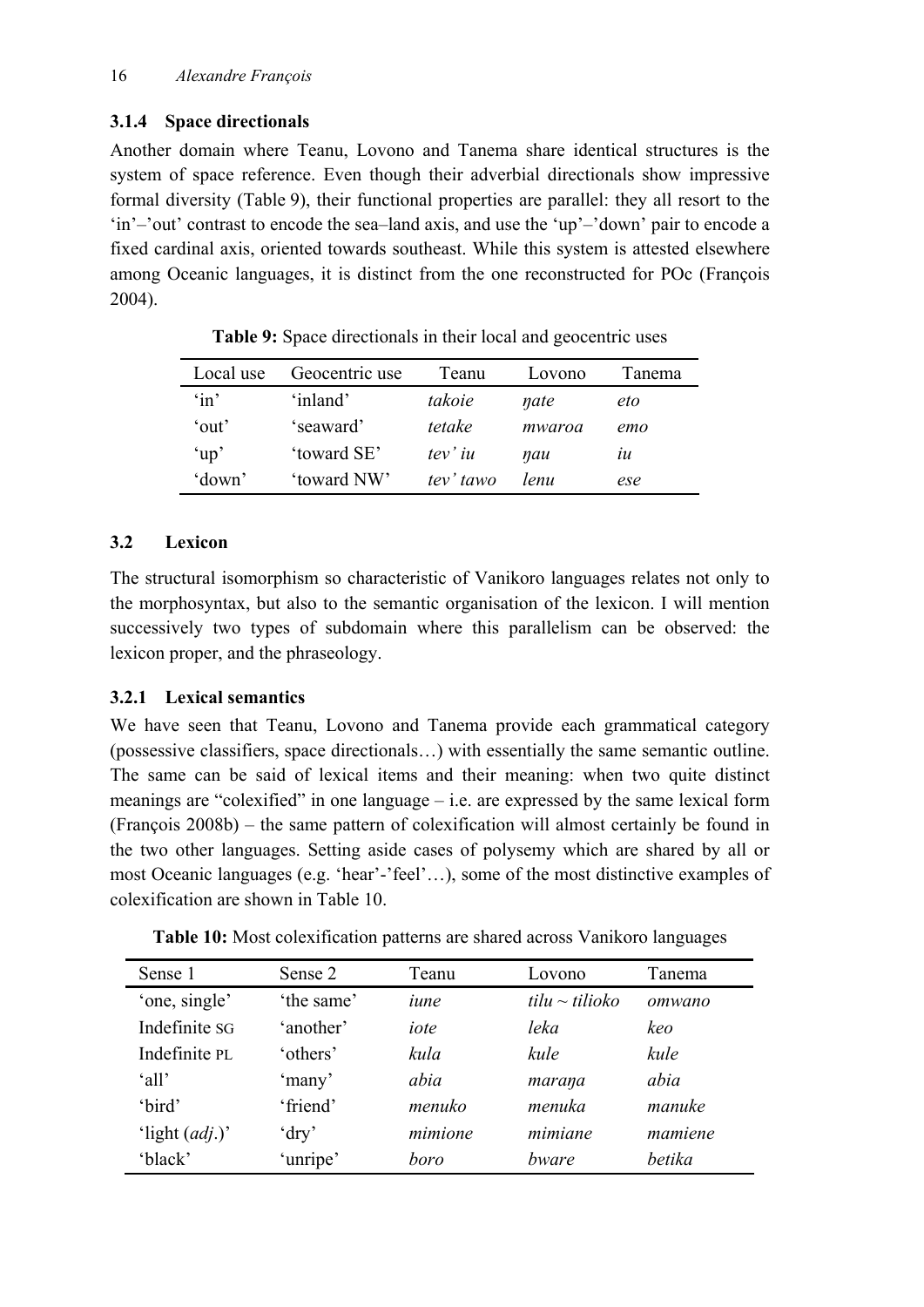In the domain of compounding, a special case can be made regarding three adjectives, represented in Table 11. Despite their formal differences, they appear to be everywhere analysable in the same way, as if the result of calquing. Most forms are synchronically transparent, and based on the noun 'name'. As for TEA *ŋasune*, it can be analysed as historically a combination of *(e)ŋa* 'name' and *iune* 'one, the same'.

| English     | Teanu    | Lovono    | Tanema      | literally    |
|-------------|----------|-----------|-------------|--------------|
| 'name'      | ena      | nene      | nine        |              |
| 'identical' | nasune   | nene-tilu | nine-omwano | 'name-one'   |
| 'different' | ena-iote | nene-leka | nine-keo    | 'name-other' |
| 'various'   | ena-ena  | nene-nene | nine-nine   | 'name-name'  |

**Table 11:** Lexical connection between noun 'name' and three adjectives

Likewise, each of the three languages derives its intensifier 'very much, too much' – see ex.(5) – from its adjective 'bad'.<sup>[15](#page-16-0)</sup> This connection is especially noteworthy as it involves distinct roots in each language (Table 12). The second element in these compound forms is obscure.

**Table 12:** Lexical connection between adjective 'bad' and intensifier

| English     | l`eanu        | Lovono       | Tanema     |
|-------------|---------------|--------------|------------|
| 'bad'       | tamwaliko     | visale       | vae        |
| Intensifier | tamwa(liko)se | visale-wabeu | vae-pamabo |

#### **3.2.2 Phraseology**

The structural isomorphism between the three languages of Vanikoro is equally obvious from their phraseology, i.e. the routinised way in which they connect words together. I will only mention here a couple of original cases.

The three languages have an inalienable noun for 'body', to which they attach a variety of meanings, including 'genuine, true'<sup>[16](#page-16-1)</sup> and 'beautiful' – see Table 13.

**Table 13:** The polysemy of the noun 'body'

| TEA ebele eo            | ebele piene         | ebele kuo           | ebel'<br>ini              |
|-------------------------|---------------------|---------------------|---------------------------|
| LVN nebele -yo          | nebele mwamwane     | nebele nawe         | nebele nani               |
| TNM nibela go           | nibela puiene       | nibela goia         | nibela nini               |
|                         | speech<br>body      | body<br>canoe       | body<br>3sg               |
| body 2sg<br>'your body' | 'true words, truth' | 'canoe hull' $\sim$ | 'his/her/its body' $\sim$ |
|                         |                     | 'beautiful canoe'   | 'Wonderful!'              |

<span id="page-16-0"></span><sup>15</sup> The connection is also attested in English (*I want it badly*), and closer to Vanikoro, in the Torres languages of Vanuatu: e.g. Lo-Toga *na luwō hia*, lit. 'it's big bad' = 'it's too big' (François, pers. data).

<span id="page-16-1"></span><sup>&</sup>lt;sup>16</sup> Interestingly, the languages of northern Vanuatu share the same colexification pattern between 'body' and 'true'. François (2005:501) thus proposes to reconstruct, for the common ancestor of north Vanuatu languages, a proto-form  $*$ tur[i,u](yi) 'body, trunk; the real, main, very X; really'.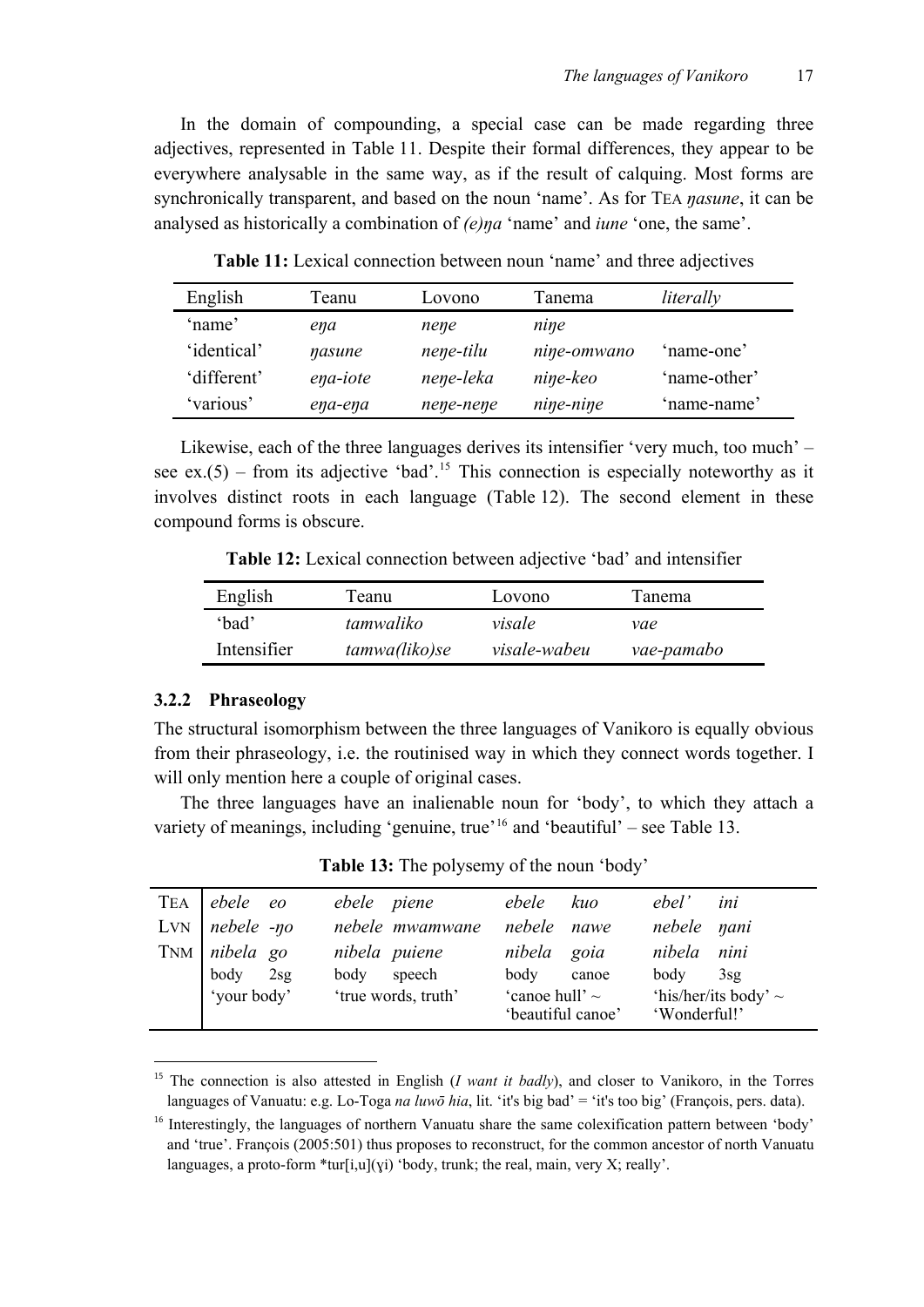-

The neck or throat evidently constitutes, in Vanikoro, the seat of emotions and feelings.[17](#page-17-0) The corresponding noun is found in a variety of formulas:

| $\overline{\phantom{0}}$ | 'I'm angry' | is literally | "My throat is burning" |
|--------------------------|-------------|--------------|------------------------|
|                          | 'I'm sad'   | is literally | "My throat is blocked" |

Our three Vanikoro languages are strictly parallel in all these formulations. This is a fact of structural isomorphism – or calquing – as the words for 'throat' do not appear to be cognate across languages:

|  | (9) TEA $Awa$ kupa              | $i$ -su.                                                          |
|--|---------------------------------|-------------------------------------------------------------------|
|  | LVN <b>Warene</b> gamitu        | $i$ -tu.                                                          |
|  | TNM <b><i>Vasare</i></b> gamuto | $i$ -to.                                                          |
|  |                                 | throat 1EX:PL:INDEP 3SG:R-blocked                                 |
|  |                                 | [lit. 'Our throats are blocked.'] 'We're sad $\sim$ We're sorry.' |

The sense 'like'/'want' is expressed by an unusual formula using a verb 'trample', taking the 'throat' as its subject:

*–* 'I like/want this' is literally "*My throat is trampling this.*"

The sentence becomes even more unusual when it is followed by an object clause ('want to do'), because it then involves a complementiser which is literally a verb meaning 'say'.<sup>[18](#page-17-1)</sup> The subject of 'say' is normally the 'throat' itself (hence 3sg agreement), but occasionally it agrees syntactically with the throat's possessor:

| 'I want to [sleep]' is literally |          | "My throat is trampling IT SAYS I [sleep]" |
|----------------------------------|----------|--------------------------------------------|
|                                  | $\alpha$ | "My throat is trampling $I$ SAY I [sleep]" |
| which is often shortened to      |          | "My throat I SAY I [sleep]"                |

| $(10)$ TEA <i>Awa</i> |                          | ene  | $(i\nu i)$                                         | ni-ko | ne-mokoiu. |
|-----------------------|--------------------------|------|----------------------------------------------------|-------|------------|
|                       | $LYN$ <i>Warene nane</i> |      | $(i$ -piaine)                                      | ni-pu | ka-mepeu.  |
|                       | TNM <i>Vasare</i>        | nana | $(i$ -vini)                                        | ni-po | na-matou.  |
|                       | throat                   |      | 1SG: INDEP 3SG: R-trample 1SG: R-say 1SG: IR-sleep |       |            |
|                       | I want to sleep.'        |      |                                                    |       |            |

In this case just as in all other contexts, the three languages can be translated literally, morpheme-by-morpheme, with no loss in idiomaticity or change in meaning. All one has to do is keep the structural – grammatical and lexical – boxes, and swap their phonological contents.

<span id="page-17-0"></span><sup>&</sup>lt;sup>17</sup> Osmond (2007) reports similar metaphors of emotions located in the larynx, for languages of the Southeast Solomons, as well as for the languages of the Trobriand Islands (after Malinowski 1922:408).

<span id="page-17-1"></span><sup>&</sup>lt;sup>18</sup> The grammaticalisation of a verb of saying into a complementiser is typologically common (Heine and Kuteva 2002; Chappell 2008). To take an Oceanic example, the verb 'say' in Araki, Vanuatu (François 2002), has exactly the same properties as in Vanikoro languages, including the persistance of a fully verbal morphology even when used as a complementiser.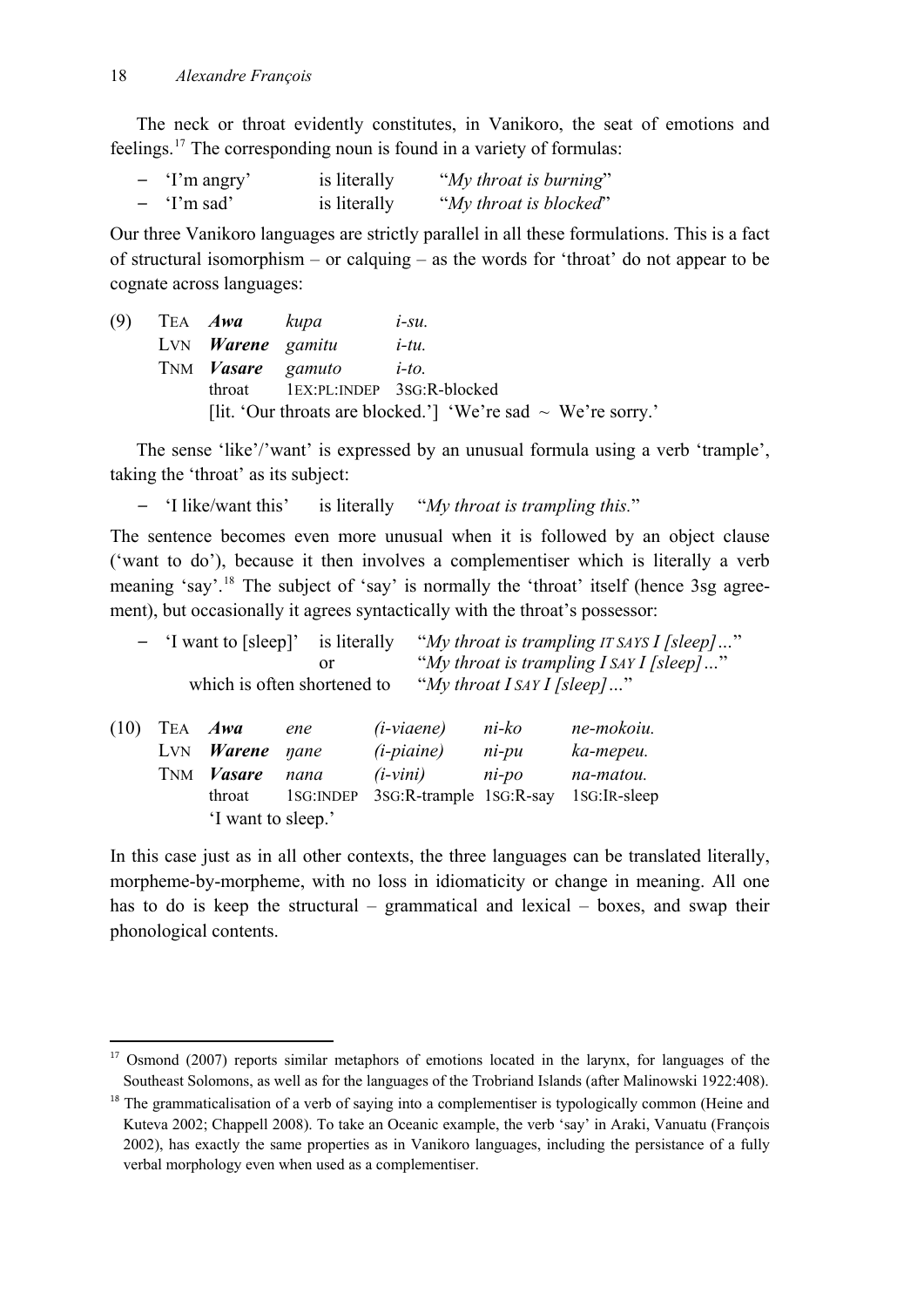#### **4. Addressing the paradox**

In sum, the three languages of Vanikoro can be characterised by two contradictory properties. On the one hand, their fundamental genetic relatedness is blurred by a high degree of dissimilarity in the phonological forms of words, whether in the lexicon or in the morphology. But on the other hand, their grammatical categories and semantic structures show no equivalent to this formal diversity: instead, the three languages reveal perfect isomorphism, in each and every corner of their system. To paraphrase a formula by Sasse (see fn.19 below), they could ultimately be described as "*a single language with different vocabularies*".

The question arises of what historical scenario would best explain this paradox, where divergence goes along with convergence. A simple explanation that comes to mind when accounting for the lexical diversification of cognate languages, might focus on the physical separation between language communities. The absence, still today, of any land path relating villages across Vanikoro island, and the stories of ongoing fierce territorial fights between its three tribes, would then be understood as genuine evidence for geographical or social isolation, and thus as a possible key for the high degree of formal divergence between Teanu, Lovono and Tanema. However, several facts seem to contradict this diagnostic. First, the relatively small size of the island is at odds with the notion of a neat separation between the three tribes. And more crucially, their extreme degree of structural isomorphism is likely to reflect not only cases of shared retentions from a common ancestor, but also later linguistic convergence induced by language contact. In other words, the explanation resorting to the mere physical separation between communities does not tell the whole story.

The solution to the puzzle will probably have to be found not in the factual features of geography, but in the more subtle dimension of sociolinguistic behaviour. Indeed, a conspicuous characteristic of cultures in certain parts of Melanesia – in comparison, for example, with the Polynesian world (see Pawley 1981) – seems to be a social preference for small-scale social communities with no marked hierarchy between them, as well as a strong emphasis put on whichever anthropological or linguistic features may *differ* from one community to the other. Heterogeneity between villages or village groups tends to be socially valued as a way to construct a world of diversity, where each community is endowed with its own identity. In this framework, a local innovation in cultural and linguistic forms will tend to be perceived, and eventually retained, as emblematic of a specific group. Over time, this behaviour favours the emergence of cultural and linguistic divergence between erstwhile homogeneous communities. Interestingly, some language groups can be said to have only gone down this track to the point when the languages began to lose mutual intelligibility; but what is conspicuous in the case of Vanikoro languages, is that they seem to have pushed the process of differentiation far beyond that point, as though they were to keep diverging for ever.

In order to account for similar facts in other parts of Papua New Guinea, Thurston (1989), and later Ross (1996; 2001:155), have used the term "ESOTEROGENY":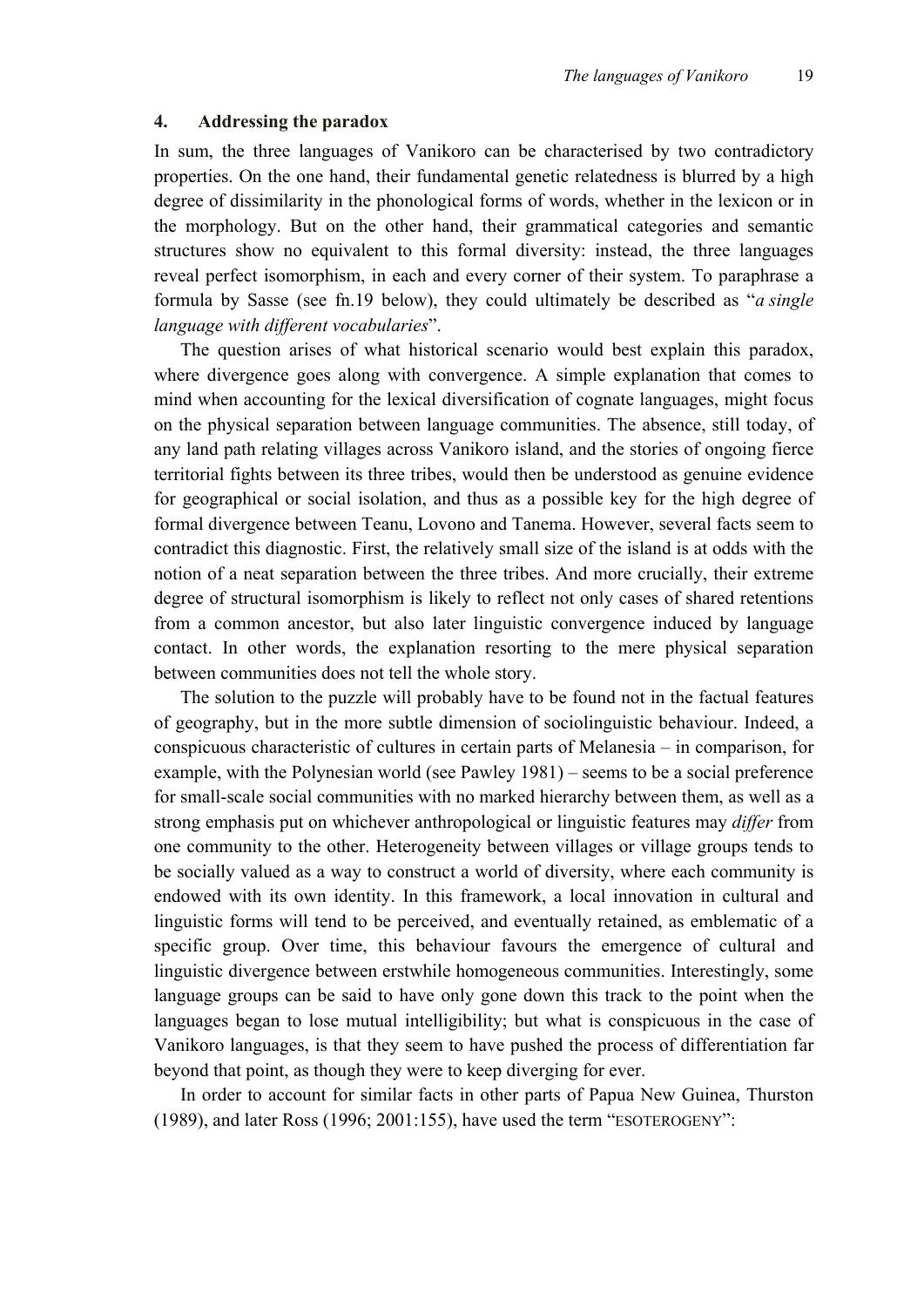#### 20 *Alexandre François*

-

*Esoterogeny* is a process that adds structural complexity to a language and makes it more efficient as a medium of communication among people of the same social group, while making it more difficult for outsiders to learn to speak well.

(Thurston 1989)

*Esoterogeny* arises through a group's desire for exclusiveness.

(Ross 1996:184)

If the members of a community have few ties with other communities and their emblematic lect is not usually known to outsiders, then they may use it as an 'in-group' code, an 'esoteric' lect from which outsiders are consciously excluded. Innovations leading to increased complexity and to differences from neighbouring lects will be favoured.

(Ross 1997:239)

One could probably discuss the degree to which such sociolinguistic processes are "conscious", and also how they interfere with motivations of various kinds (semantic, structural, pragmatic) in bringing about change. This being said, one can probably accept the general idea behind Thurston's concept, that language differentiation in Melanesia, far from being just an accident of geographical isolation, is largely influenced by a certain social attitude whereby each group tends to produce – whether consciously or not – its own distinctive speech tradition.

Now, while this hypothesis may help explain the high amount of lexical innovation and formal divergence that took place between Vanikoro languages, it seems at odds with the remarkable stability that we've observed among their structures. I would suggest this mismatch can be explained by the different nature of the linguistic components involved here. For one thing, the phonological form of the words (Saussure's "signifiant", Grace's "lexification"), whether lexical or grammatical, is the component most salient and conspicuous to the speakers' conscience, and therefore most likely to be preempted by motivations based on social emblematicity. Conversely, the structural and semantic dimension of language (Saussure's "signifié", Grace's "content form") would fall out of reach of the speakers' immediate linguistic awareness, in a way that would make it exempt of the sociolinguistic force of *esoterogeny*. Instead, structures tend to obey a totally contrary force, typical of language-contact situations<sup>[19](#page-19-0)</sup>. that leads them to diffuse and converge: this is when multilingual speakers feel the "pressure towards word-for-word translatable codes" (Gumperz 1971). The structural isomorphism that can be observed today among Vanikoro languages has the considerable advantage, for the bilingual speaker, of reducing any translation loss, thereby increasing the efficiency of cross-linguistic communication, and facilitating the cognitive processing of speech.

<span id="page-19-0"></span><sup>&</sup>lt;sup>19</sup> Among many other references, see in particular Malcolm Ross' (1996, 1997, 2001) concept of *metatypy*, i.e. the typological alignment of one language to the structures of a neighbouring language, through linguistic contact. Ross (2001: 149) also cites this statement by Sasse (1985): "With advanced language contact, there arises the tendency to develop a single language with different vocabularies."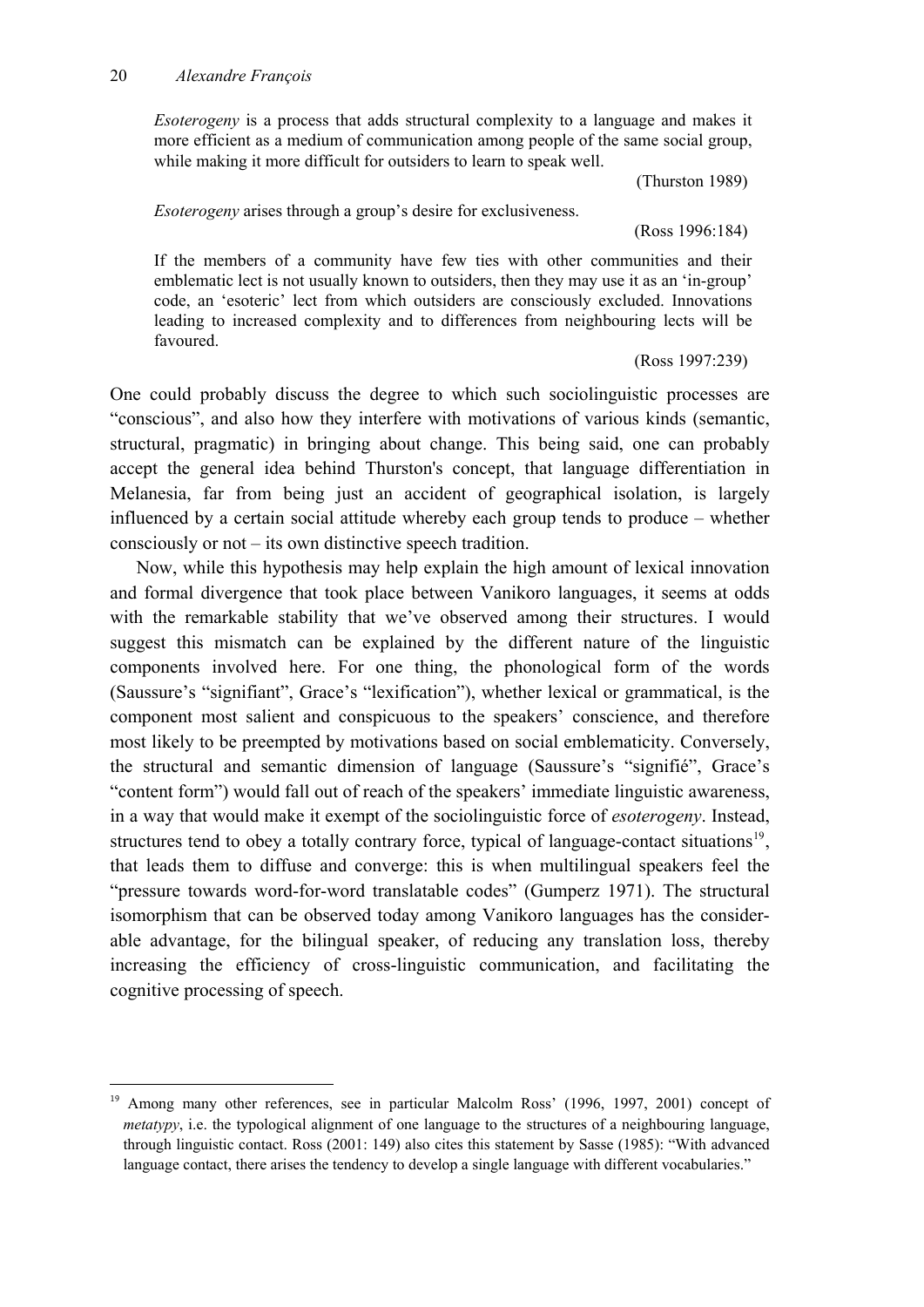An important corollary of this whole reasoning is the necessity to distinguish two different components of language, because their evolution through history can follow quite distinct paths:

The two components of language – content form and lexification –  $(...)$  evolve independently because (…) they are responding to different selective pressures, and those selective pressures are different because the functions of the two components are different.  $($ ...) It is the lexification on which the emblematic burden ultimately falls. (Grace 1981:30)

Vanikoro illustrates an extreme case of this possible mismatch between the two components of language.

Table 14 summarises a possible scenario about the sequence of developments in the evolution of the Vanikoro languages.



**Table 14:** Different forms, shared structures among Vanikoro languages: a historical scenario

## **5. Conclusion**

The comparison of Teanu, Lovono and Tanema reveals the intricacies of the island's local history. The strong isomorphism found between the structures of these languages betrays their remote common ancestry, as much as it points to a history of intense language contact which the three tribes, *nolens volens*, have lived through over the centuries. On the other hand, the actual word forms found in their vocabularies and morphology have tended to follow a powerful tendency towards diversification, in accordance with the speakers' tacit perceptions that the three communities, often caught in conflict and territorial hostilities, should sound and feel to be distinct social groups.

Overall, the paradox observed among the three modern languages of Vanikoro – *dissimilar forms, similar structures* – results from the interplay between these two contradictory forces: a socially driven push to increase language differences vs a functionally grounded tendency to minimise them.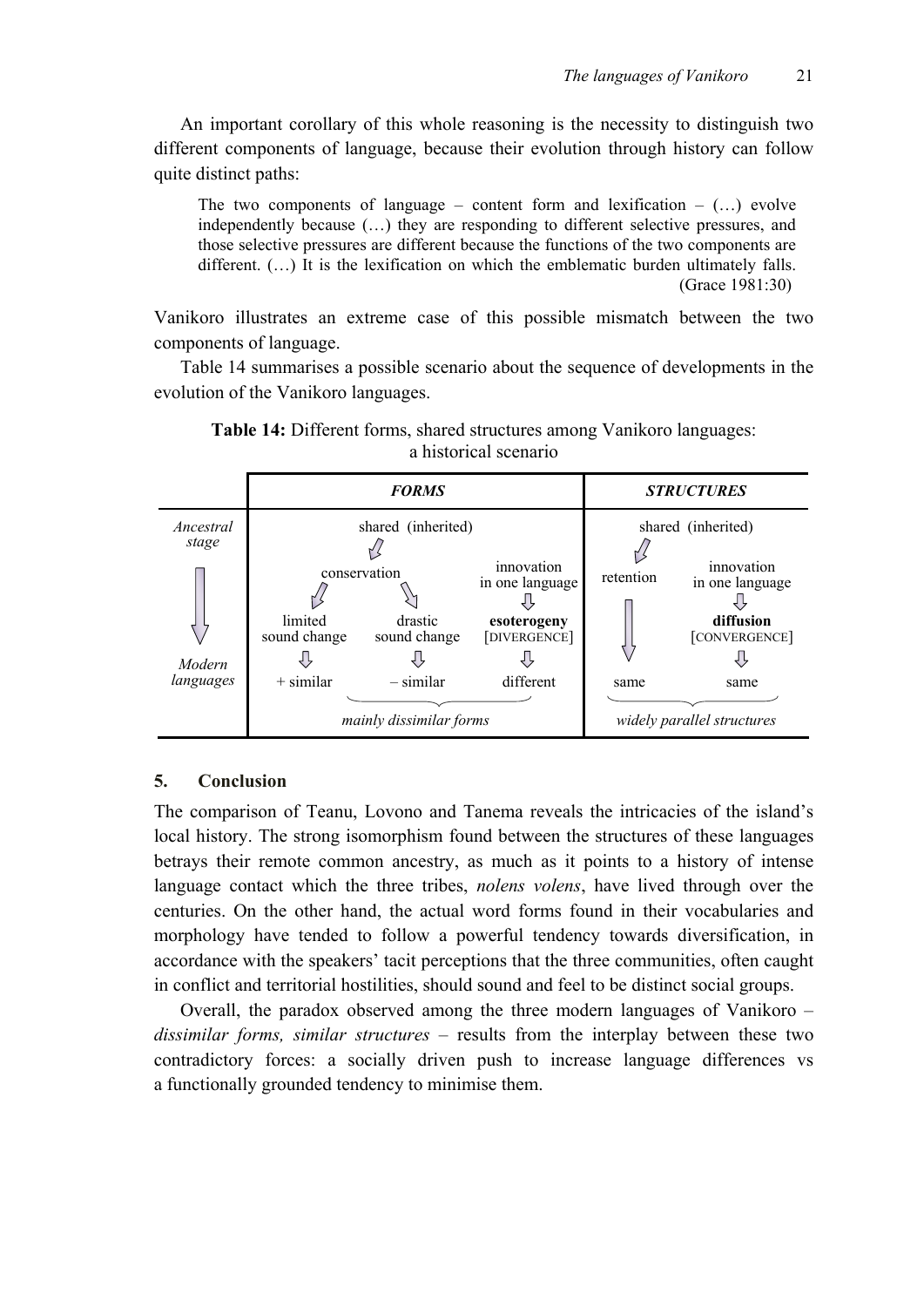# **References**

- Camden, William. 1979. Parallels in structure and lexicon and syntax between New Hebrides Bislama and the South Santo language spoken at Tangoa. In *Papers in Pidgin and Creole Linguistics, No.2*, 51-117. Canberra: Pacific Linguistics.
- Chappell, Hilary. 2008. Variation in the grammaticalization of complementizers from *verba dicendi* in Sinitic languages. *Linguistic Typology* 12.45-98.
- Dillon, Peter. 1830. *Voyage aux îles de la mer du Sud, en 1827 et 1828, et Relation de la découverte du sort de La Pérouse. Par le Capitaine Peter Dillon*. Paris: Pillet Aîné.
- Dumont d'Urville, Jules Sébastien César. 1830-1834. *Voyage de la corvette l'Astrolabe, exécuté par ordre du Roi, pendant les années 1826-1827-1828-1829, sous le commandement de M. J. Dumont d'Urville, Capitaine de vaisseau*. 23 volumes. Paris: J. Tastu.
- Dyen, Isidore; Joseph B. Kruskal, and Paul Black. 1992. *An Indoeuropean classification: A lexicostatistical experiment*. Transactions of the American Philosophical Society, Vol. 82 (5). Philadelphia.
- Enfield, Nicholas. 2001. On genetic and areal linguistics in mainland Southeast Asia: Parallel polyfunctionality of 'acquire'. In *Areal diffusion and genetic inheritance: Problems in comparative linguistics*, edited by Alexandra Aikhenvald and R. M. W. Dixon. Linguistics. Oxford: Oxford University Press. Pp.255-290.
- Firth, Raymond. 1985. *Tikopia-English dictionary Taranga fakatikopia ma taranga fakainglisi*. Auckland: Auckland University Press.
- François, Alexandre. 2002. *Araki. A disappearing language of Vanuatu*. Canberra: Pacific Linguistics.
- 2004. Reconstructing the geocentric system of Proto Oceanic. *Oceanic Linguistics* 439(1).1-32.
- 2005. Unraveling the history of the vowels of seventeen northern Vanuatu languages. *Oceanic Linguistics* 449(2).443-504.
- 2006. Are Vanikoro languages really Austronesian? Paper presented at the *Second conference on Austronesian Languages and Linguistics*. Oxford, UK.
- 2007. Parallel meanings, divergent forms in the North Vanuatu Sprachbund: Diffusion or genetic inheritance? Paper presented at *7th International Congress of the Association of Linguistic Typology*. Paris.
- 2008a. Mystère des langues, magie des légendes. In Association Salomon, ed *Le mystère Lapérouse ou le rêve inachevé d'un roi*, 230-233. Paris: de Conti – Musée national de la Marine.
- 2008b. Semantic maps and the typology of colexification: Intertwining polysemous networks across languages. In M. Vanhove (ed.), *From Polysemy to Semantic change: Towards a Typology of Lexical Semantic Associations*, 163- 215. Amsterdam/ Philadelphia: John Benjamins.
- forthcoming. Des valeurs en héritage: Les isomorphismes sémantiques et la reconstruction des langues. In I. Choi-Jonin, M. Duval and O. Soutet, eds *Typologie et comparatisme. Hommages offerts à Alain Lemaréchal*. Orbis-Supplementa 29. Louvain: Peeters.
- in preparation. Language ecology and change in north Vanuatu: A tale of divergence and convergence.
- Gaimard, Joseph Paul. 1833. Extraits du Journal de M. Gaimard. In J. Dumont d'Urville, *Voyage de la corvette l'Astrolabe, exécuté par ordre du Roi, pendant*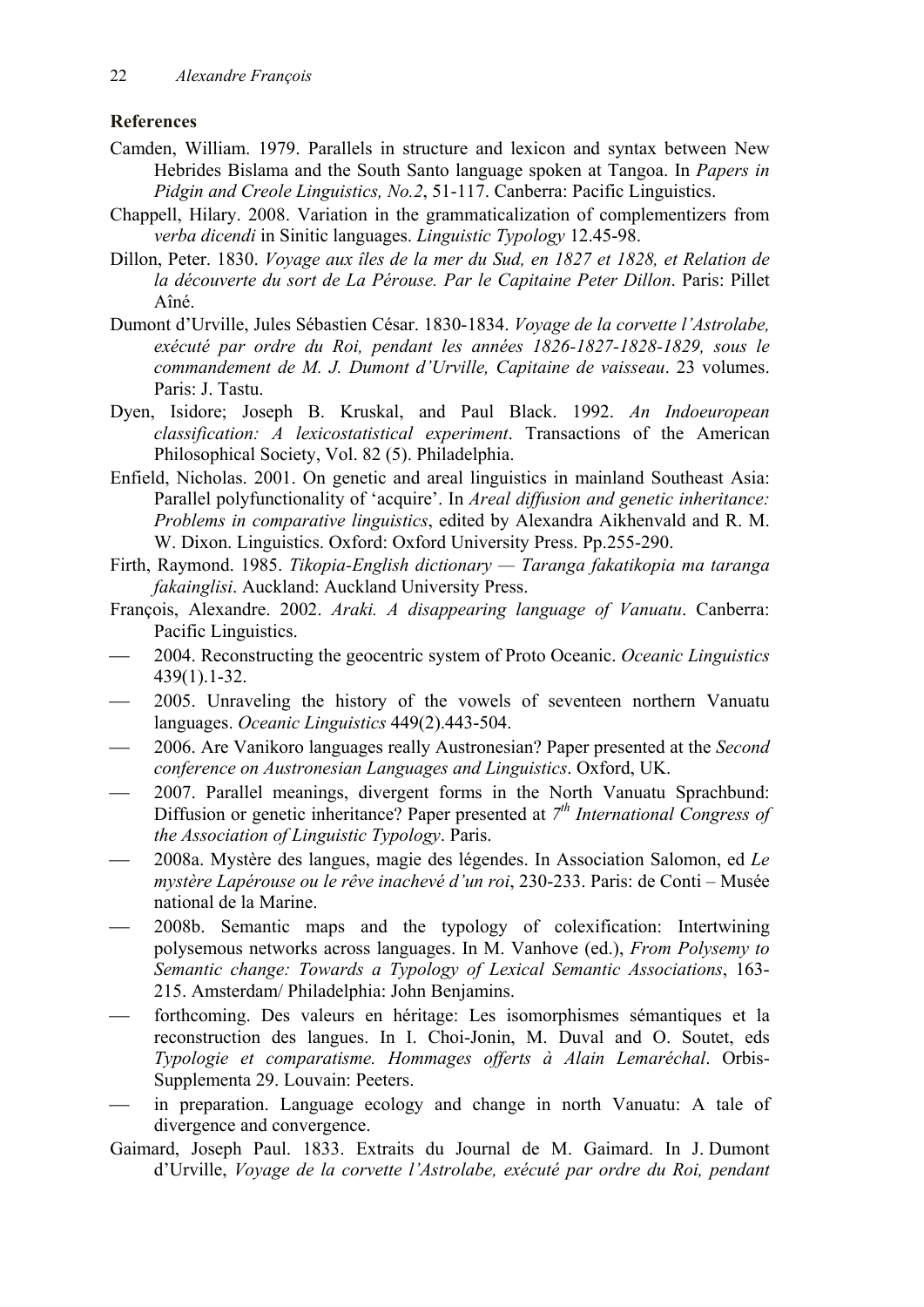*les années 1826-1827-1828-1829, sous le commandement de M. J. Dumont d'Urville, Capitaine de vaisseau — Histoire du voyage*, vol. 5, 322-353. Paris: J. Tastu, éditeur.

 1834. Vocabulaires des idiomes des habitans de Vanikoro. In J. Dumont d'Urville, *Voyage de découvertes de l'Astrolabe, exécuté par ordre du Roi, pendant les années 1826-1827-1828-1829, sous le commandement de M. J. Dumont d'Urville, Capitaine de vaisseau — Philologie*, vol. 1, 165-174. Paris: Ministère de la Marine.

Grace, George. 1981. *An essay on language*. Columbia, SC: Hornbeam Press.

- 1990. The "aberrant" (vs. "exemplary") Melanesian languages. In Philip Baldi, ed *Linguistic change and reconstruction methodology*, vol.45, 155-173. Berlin: Mouton de Gruyter.
- Gumperz, John. 1971. Convergence and Creolization: A Case from the Indo-Aryan/ Dravidian Border in India. In *Language in Social Groups: Essays by John J. Gumperz*, 251-273. Stanford: Stanford University Press, California.
- Heine, Bernd and Kuteva, Tania. 2002. *World Lexicon of Grammaticalization*. Cambridge: Cambridge University Press.
- Hjelmslev, Louis. 1961 [1943]. *Prolegomena to a Theory of Language*. Madison: University of Wisconsin Press.
- Ivens, Walter G. 1918. *Dictionary and Grammar of the Language of Sa'a and Ulawa, Solomon Islands*. Washington: Carnegie Institution of Washington.
- Keesing, Roger M. 1988. *Melanesian Pidgin and the Oceanic Substrate*. Stanford: Stanford University Press.
- 1991. Substrates, calquing and grammaticalization in Melanesian Pidgin. In E.C. Traugott and B. Heine, eds *Approaches to grammaticalization*, vol.1, 315-342. Amsterdam/Philadelphia: John Benjamins.
- Lynch, John. 2001. *The Linguistic History of Southern Vanuatu*. Canberra: Pacific Linguistics.
- Malinowski, Bronislaw, 1922. *Argonauts of the Western Pacific*. London: Routledge and Kegan Paul.
- Osmond, Meredith. 2007. Describing emotions and enduring dispositions in Oceanic languages. Paper presented at 7<sup>th</sup> International Conference on Oceanic *Linguistics*. Nouméa, New Caledonia.
- Pawley, Andrew. 1981. Melanesian diversity and Polynesian homogeneity: a unified explanation for language. In J. Hollyman and A. Pawley, eds *Essays in Pacific languages and cultures in honour of Bruce Biggs*, 269-310. Auckland: Linguistic Society of New Zealand.
- 2006. Explaining the aberrant Austronesian languages of Southeast Melanesia: 150 years of debate. *Journal of the Polynesian Society* 115.213-256.
- 2007. Was there early Lapita settlement of the Solomon Islands? Bringing linguistic evidence to an archaeological debate. Paper presented at *7th International Conference on Oceanic Linguistics*. Nouméa, New Caledonia.
- Ross, Malcolm D. 1988. Proto-Oceanic and the Austronesian languages of western Melanesia. Canberra: Pacific Linguistics.
- 1996. Contact-induced change and the comparative method: cases from Papua New Guinea. In Mark Durie and Malcolm Ross, eds *The Comparative Method reviewed: Regularity and irregularity in language change*, 180-217. Oxford: Oxford University Press.